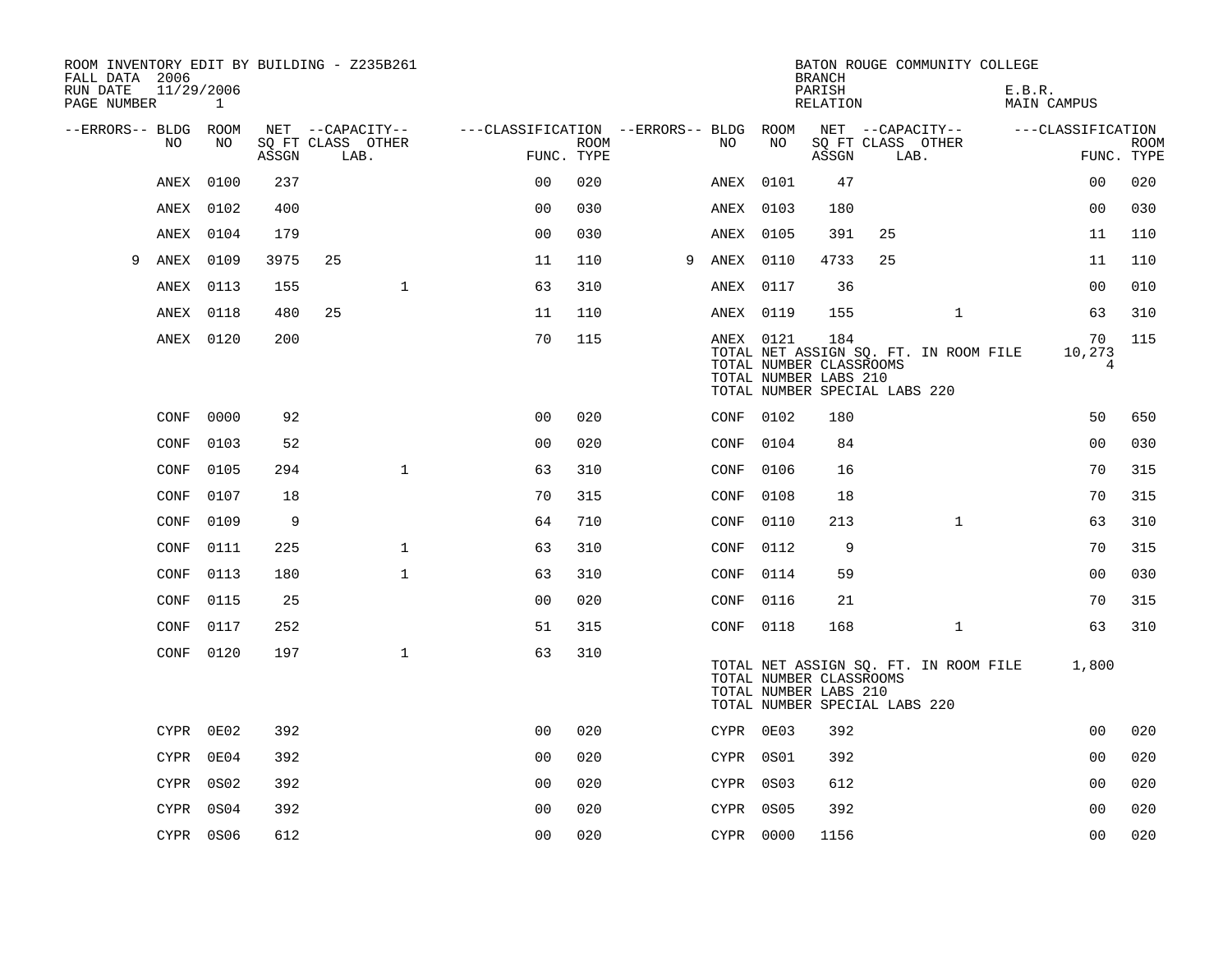| ROOM INVENTORY EDIT BY BUILDING - Z235B261<br>FALL DATA 2006 |           |       |                   |              |                   |                           |                                        |           | <b>BRANCH</b>      | BATON ROUGE COMMUNITY COLLEGE |              |                       |                           |
|--------------------------------------------------------------|-----------|-------|-------------------|--------------|-------------------|---------------------------|----------------------------------------|-----------|--------------------|-------------------------------|--------------|-----------------------|---------------------------|
| 11/29/2006<br>RUN DATE<br>PAGE NUMBER                        | 2         |       |                   |              |                   |                           |                                        |           | PARISH<br>RELATION |                               |              | E.B.R.<br>MAIN CAMPUS |                           |
| --ERRORS-- BLDG ROOM                                         |           |       | NET --CAPACITY--  |              |                   |                           | ---CLASSIFICATION --ERRORS-- BLDG ROOM |           |                    | NET --CAPACITY--              |              | ---CLASSIFICATION     |                           |
| NO.                                                          | NO.       | ASSGN | SQ FT CLASS OTHER | LAB.         |                   | <b>ROOM</b><br>FUNC. TYPE | NO.                                    | NO        | ASSGN              | SQ FT CLASS OTHER<br>LAB.     |              |                       | <b>ROOM</b><br>FUNC. TYPE |
| <b>CYPR</b>                                                  | 0010      | 300   |                   |              | 11                | 215                       |                                        | CYPR 0100 | 1344               |                               |              | 0 <sub>0</sub>        | 020                       |
| <b>CYPR</b>                                                  | 0101      | 300   |                   |              | 0 <sub>0</sub>    | 030                       |                                        | CYPR 0102 | 1044               | 35                            |              | 11                    | 110                       |
|                                                              | CYPR 0103 | 1156  |                   | 40           | 11                | 210                       |                                        | CYPR 0105 | 1156               | 30                            |              | 11                    | 210                       |
| <b>CYPR</b>                                                  | 0106      | 1044  | 40                |              | 11                | 110                       |                                        | CYPR 0107 | 260                |                               |              | 11                    | 215                       |
| CYPR                                                         | 0108      | 35    |                   |              | 71                | 315                       |                                        | CYPR 0109 | 374                |                               |              | 11                    | 215                       |
| <b>CYPR</b>                                                  | 0110      | 300   |                   |              | 0 <sub>0</sub>    | 030                       |                                        | CYPR 0111 | 396                |                               |              | 00                    | 030                       |
|                                                              | CYPR 0112 | 90    |                   |              | 0 <sub>0</sub>    | 010                       |                                        | CYPR 0113 | 150                |                               |              | 0 <sub>0</sub>        | 020                       |
|                                                              | CYPR 0114 | 297   |                   |              | 11                | 215                       |                                        | CYPR 0115 | 261                |                               |              | 11                    | 215                       |
|                                                              | CYPR 0116 | 1500  | 40                |              | 11                | 110                       |                                        | CYPR 0117 | 126                |                               | $\mathbf{1}$ | 51                    | 310                       |
|                                                              | CYPR 0118 | 3312  | 80                |              | 11                | 110                       |                                        | CYPR 0119 | 110                |                               |              | 0 <sub>0</sub>        | 030                       |
| CYPR                                                         | 0120      | 1044  | 40                |              | 11                | 110                       |                                        | CYPR 0121 | 60                 |                               |              | 64                    | 710                       |
|                                                              | CYPR 0125 | 1156  |                   | 40           | 11                | 210                       |                                        | CYPR 0127 | 280                |                               |              | 11                    | 215                       |
| CYPR                                                         | 0131      | 1044  | 35                |              | 11                | 110                       |                                        | CYPR 0133 | 300                |                               |              | 11                    | 215                       |
|                                                              | CYPR 0135 | 1400  |                   |              | 00                | 020                       |                                        | CYPR 0140 | 252                |                               |              | 70                    | 315                       |
| CYPR                                                         | 0200      | 1120  |                   |              | 0 <sub>0</sub>    | 020                       |                                        | CYPR 0201 | 630                | 35                            |              | 11                    | 210                       |
|                                                              | CYPR 0202 | 204   |                   | $\mathbf 1$  | 51                | 310                       |                                        | CYPR 0203 | 630                | 30                            |              | 11                    | 210                       |
| CYPR                                                         | 0204      | 204   |                   | $\mathbf{1}$ | 51                | 310                       |                                        | CYPR 0205 | 630                | 30                            |              | 11                    | 210                       |
| <b>CYPR</b>                                                  | 0206      | 630   |                   | 30           | 11                | 210                       |                                        | CYPR 0207 | 160                |                               | $\mathbf{1}$ | 51                    | 310                       |
| CYPR                                                         | 0208      | 630   |                   | 30           | 11                | 210                       |                                        | CYPR 0209 | 160                |                               | $\mathbf{1}$ | 51                    | 310                       |
| CYPR                                                         | 0210      | 630   |                   | 30           | 11                | 210                       |                                        | CYPR 0211 | 160                |                               | $\mathbf{1}$ | 51                    | 310                       |
| CYPR                                                         | 0213      | 1044  |                   | 30           | 11                | 210                       |                                        | CYPR 0215 | 1200               | 40                            |              | 11                    | 210                       |
| CYPR                                                         | 0216      | 160   |                   | $\mathbf{1}$ | 51                | 310                       |                                        | CYPR 0217 | 160                |                               | $\mathbf{1}$ | 51                    | 310                       |
| CYPR                                                         | 0218      | 160   |                   |              | 1<br>51           | 310                       |                                        | CYPR 0219 | 1156               | 40                            |              | 11                    | 210                       |
| CYPR                                                         | 0220      | 160   |                   |              | 1<br>51           | 310                       |                                        | CYPR 0221 | 1156               | 35                            |              | 11                    | 210                       |
| CYPR                                                         | 0222      | 160   |                   |              | $\mathbf 1$<br>51 | 310                       |                                        | CYPR 0223 | 1040               | 40                            |              | 11                    | 210                       |
|                                                              | CYPR 0224 | 48    |                   |              | 0 <sub>0</sub>    | 010                       |                                        | CYPR 0225 | 1040               | 35                            |              | 11                    | 210                       |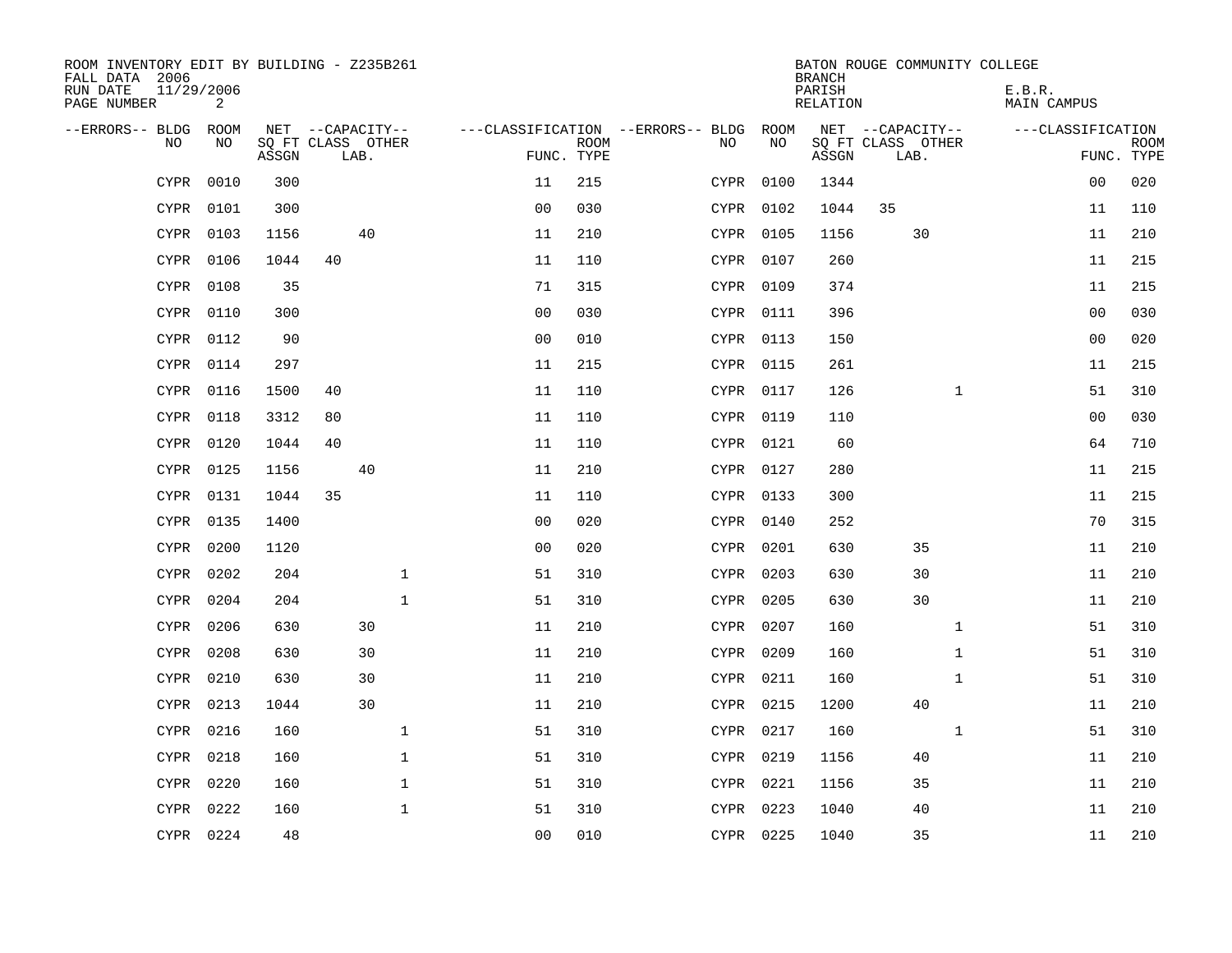| ROOM INVENTORY EDIT BY BUILDING - Z235B261<br>FALL DATA 2006 | 11/29/2006 |       |                                       |                |             |                                              |           | <b>BRANCH</b>                                    | BATON ROUGE COMMUNITY COLLEGE                                          |                              |             |
|--------------------------------------------------------------|------------|-------|---------------------------------------|----------------|-------------|----------------------------------------------|-----------|--------------------------------------------------|------------------------------------------------------------------------|------------------------------|-------------|
| RUN DATE<br>PAGE NUMBER                                      | 3          |       |                                       |                |             |                                              |           | PARISH<br>RELATION                               |                                                                        | E.B.R.<br><b>MAIN CAMPUS</b> |             |
| --ERRORS-- BLDG ROOM<br>NO.                                  | NO.        |       | NET --CAPACITY--<br>SQ FT CLASS OTHER |                | <b>ROOM</b> | ---CLASSIFICATION --ERRORS-- BLDG ROOM<br>NO | NO        |                                                  | NET --CAPACITY--<br>SQ FT CLASS OTHER                                  | ---CLASSIFICATION            | <b>ROOM</b> |
|                                                              |            | ASSGN | LAB.                                  | FUNC. TYPE     |             |                                              |           | ASSGN                                            | LAB.                                                                   |                              | FUNC. TYPE  |
| <b>CYPR</b>                                                  | 0226       | 300   |                                       | 0 <sub>0</sub> | 030         | CYPR                                         | 0227      | 1040                                             | 35                                                                     | 11                           | 210         |
| <b>CYPR</b>                                                  | 0228       | 96    |                                       | 70             | 315         |                                              | CYPR 0229 | 1350                                             | $\mathbf{1}$                                                           | 51                           | 310         |
|                                                              | CYPR 0230  | 300   |                                       | 0 <sub>0</sub> | 030         |                                              | CYPR 0231 | 160                                              | $\mathbf{1}$                                                           | 51                           | 310         |
| CYPR                                                         | 0232       | 1200  | 40                                    | 11             | 210         |                                              | CYPR 0233 | 160                                              | $\mathbf{1}$                                                           | 51                           | 310         |
| CYPR                                                         | 0234       | 264   | $\mathbf{1}$                          | 63             | 310         |                                              | CYPR 0235 | 160                                              | $\mathbf{1}$                                                           | 51                           | 310         |
| <b>CYPR</b>                                                  | 0236       | 150   |                                       | 0 <sub>0</sub> | 020         |                                              | CYPR 0238 | 204                                              | $\mathbf{1}$                                                           | 51                           | 310         |
|                                                              | CYPR 0239  | 350   |                                       | 0 <sub>0</sub> | 020         |                                              | CYPR 0240 | 360                                              |                                                                        | 63                           | 350         |
|                                                              | CYPR 0241  | 350   |                                       | 0 <sub>0</sub> | 020         |                                              | CYPR 0242 | 204                                              | $\mathbf{1}$                                                           | 51                           | 310         |
| CYPR                                                         | 0243       | 1100  |                                       | 0 <sub>0</sub> | 020         |                                              | CYPR 0246 | 160                                              | $\mathbf{1}$                                                           | 51                           | 310         |
|                                                              | CYPR 0248  | 160   | $\mathbf 1$                           | 51             | 310         |                                              | CYPR 0250 | 160                                              | $\mathbf{1}$                                                           | 51                           | 310         |
|                                                              | CYPR 0252  | 160   | $\mathbf 1$                           | 51             | 310         |                                              | CYPR 0254 | 160                                              | $\mathbf{1}$                                                           | 51                           | 310         |
|                                                              | CYPR 0258  | 160   | $\mathbf{1}$                          | 51             | 310         |                                              | CYPR 0260 | 160                                              | $\mathbf{1}$                                                           | 51                           | 310         |
| CYPR                                                         | 0262       | 160   | $\mathbf 1$                           | 51             | 310         |                                              | CYPR 0264 | 160                                              | $\mathbf{1}$                                                           | 51                           | 310         |
|                                                              | CYPR 0266  | 160   | $\mathbf{1}$                          | 51             | 310         |                                              | CYPR 0268 | 160                                              | $\mathbf{1}$                                                           | 51                           | 310         |
|                                                              | CYPR 0272  | 160   | $\mathbf{1}$                          | 51             | 310         |                                              | CYPR 0274 | 160                                              | $\mathbf{1}$                                                           | 51                           | 310         |
|                                                              | CYPR 0290  | 150   |                                       | 0 <sub>0</sub> | 020         |                                              | CYPR 0291 | 150                                              |                                                                        | 00                           | 020         |
|                                                              | CYPR 0292  | 150   |                                       | 0 <sub>0</sub> | 020         |                                              | CYPR 0293 | 150                                              |                                                                        | 0 <sub>0</sub>               | 020         |
|                                                              | CYPR 0294  | 150   |                                       | 00             | 020         |                                              | CYPR 0295 | 150                                              |                                                                        | 00                           | 020         |
|                                                              | CYPR 0296  | 150   |                                       | 0 <sub>0</sub> | 020         |                                              |           | TOTAL NUMBER CLASSROOMS<br>TOTAL NUMBER LABS 210 | TOTAL NET ASSIGN SQ. FT. IN ROOM FILE<br>TOTAL NUMBER SPECIAL LABS 220 | 34,383<br>6<br>$17\,$        |             |
| FACL                                                         | 0000       | 240   |                                       | 0 <sub>0</sub> | 020         |                                              | FACL 0100 | 100                                              | $\mathbf{1}$                                                           | 63                           | 310         |
|                                                              | FACL 0102  | 176   | $\mathbf 1$                           | 51             | 310         |                                              | FACL 0103 | 176                                              | $\mathbf{1}$                                                           | 51                           | 310         |
|                                                              | FACL 0104  | 176   | $\mathbf 1$                           | 51             | 310         |                                              | FACL 0105 | 70                                               |                                                                        | 50                           | 650         |
| FACL                                                         | 0106       | 48    |                                       | 0 <sub>0</sub> | 030         |                                              | FACL 0107 | 210                                              |                                                                        | 63                           | 350         |
|                                                              | FACL 0108  | 88    | $\mathbf 1$                           | 51             | 310         |                                              | FACL 0109 | 15                                               |                                                                        | 70                           | 315         |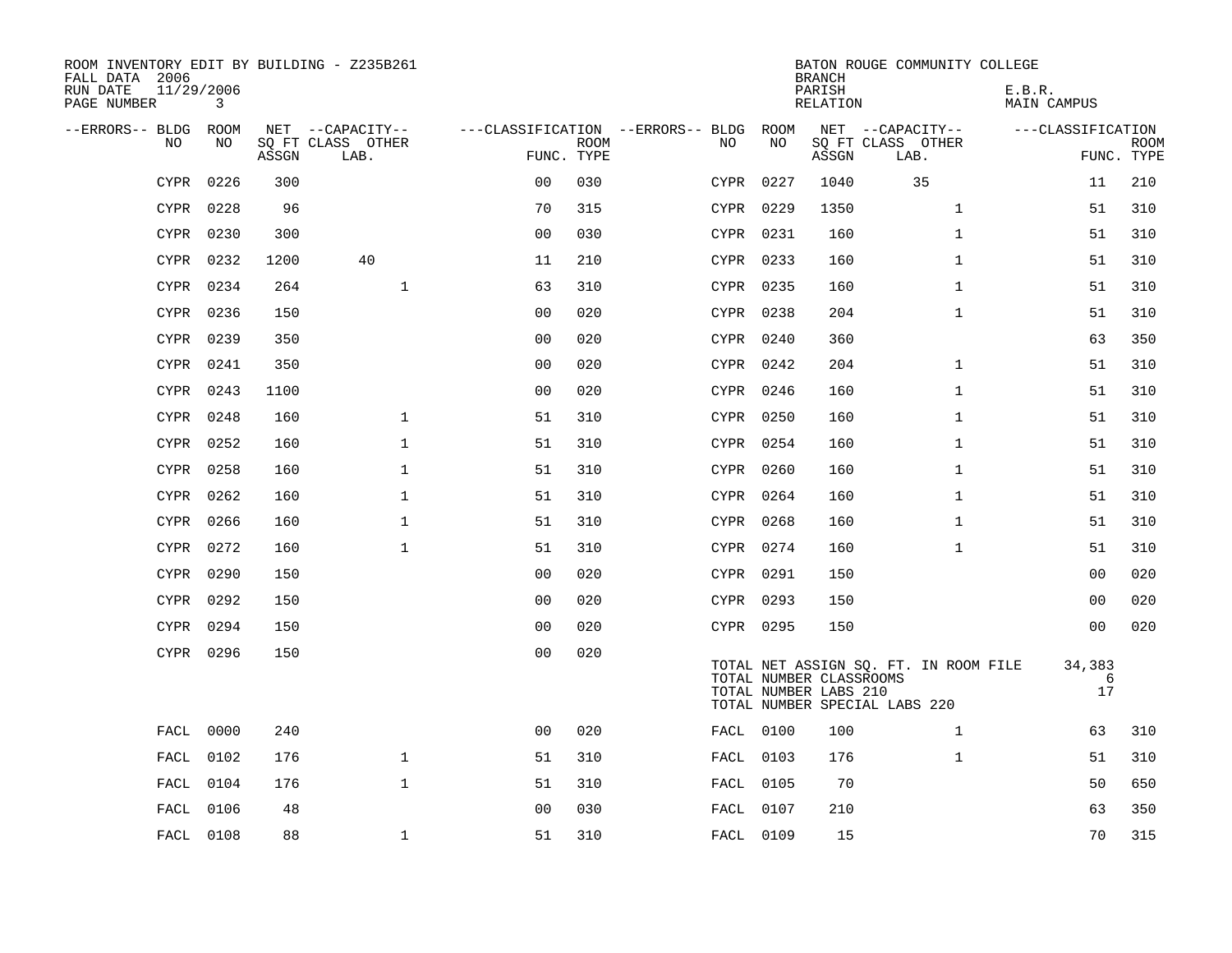| ROOM INVENTORY EDIT BY BUILDING - Z235B261<br>FALL DATA 2006 |           |       |                           |                                        |      |           |            | <b>BRANCH</b>                                    | BATON ROUGE COMMUNITY COLLEGE                                          |              |                       |                   |                           |
|--------------------------------------------------------------|-----------|-------|---------------------------|----------------------------------------|------|-----------|------------|--------------------------------------------------|------------------------------------------------------------------------|--------------|-----------------------|-------------------|---------------------------|
| 11/29/2006<br>RUN DATE<br>PAGE NUMBER                        | 4         |       |                           |                                        |      |           |            | PARISH<br>RELATION                               |                                                                        |              | E.B.R.<br>MAIN CAMPUS |                   |                           |
| --ERRORS-- BLDG ROOM                                         |           |       | NET --CAPACITY--          | ---CLASSIFICATION --ERRORS-- BLDG ROOM |      |           |            |                                                  | NET --CAPACITY--                                                       |              |                       | ---CLASSIFICATION |                           |
| NO.                                                          | NO.       | ASSGN | SQ FT CLASS OTHER<br>LAB. | FUNC. TYPE                             | ROOM | NO.       | NO         | ASSGN                                            | SQ FT CLASS OTHER<br>LAB.                                              |              |                       |                   | <b>ROOM</b><br>FUNC. TYPE |
| FACL                                                         | 0110      | 132   | $\mathbf{1}$              | 51                                     | 310  | FACL 0111 |            | 132                                              |                                                                        | $\mathbf{1}$ |                       | 51                | 310                       |
|                                                              | FACL 0112 | 154   | $\mathbf{1}$              | 51                                     | 310  | FACL 0113 |            | 110                                              |                                                                        | $\mathbf{1}$ |                       | 51                | 310                       |
|                                                              | FACL 0114 | 15    |                           | 70                                     | 315  | FACL 0115 |            | 48                                               |                                                                        |              |                       | 0 <sub>0</sub>    | 030                       |
|                                                              | FACL 0116 | 203   | $\mathbf{1}$              | 51                                     | 310  | FACL 0121 |            | 240                                              |                                                                        |              |                       | 00                | 020                       |
|                                                              | FACL 0150 | 88    |                           | 0 <sub>0</sub>                         | 020  |           |            | TOTAL NUMBER CLASSROOMS<br>TOTAL NUMBER LABS 210 | TOTAL NET ASSIGN SQ. FT. IN ROOM FILE<br>TOTAL NUMBER SPECIAL LABS 220 |              |                       | 1,757             |                           |
| FRAZ                                                         | 0E01      | 72    |                           | 0 <sub>0</sub>                         | 020  | FRAZ 0E02 |            | 56                                               |                                                                        |              |                       | 0 <sub>0</sub>    | 020                       |
| FRAZ                                                         | 0E03      | 56    |                           | 0 <sub>0</sub>                         | 020  | FRAZ      | 0E04       | 72                                               |                                                                        |              |                       | 0 <sub>0</sub>    | 020                       |
| FRAZ                                                         | 0S01      | 176   |                           | 0 <sub>0</sub>                         | 020  | FRAZ      | 0S02       | 176                                              |                                                                        |              |                       | 0 <sub>0</sub>    | 020                       |
| FRAZ                                                         | 0S03      | 198   |                           | 0 <sub>0</sub>                         | 020  | FRAZ      | 0S04       | 198                                              |                                                                        |              |                       | 0 <sub>0</sub>    | 020                       |
| FRAZ                                                         | 0S05      | 144   |                           | 0 <sub>0</sub>                         | 020  | FRAZ      | 0S06       | 176                                              |                                                                        |              |                       | 0 <sub>0</sub>    | 020                       |
| FRAZ                                                         | 0S07      | 176   |                           | 0 <sub>0</sub>                         | 020  | FRAZ      | 0S08       | 198                                              |                                                                        |              |                       | 0 <sub>0</sub>    | 020                       |
| FRAZ                                                         | 0000      | 710   | 25                        | 11                                     | 110  | FRAZ 0100 |            | 400                                              |                                                                        |              |                       | 00                | 020                       |
| FRAZ                                                         | 0101      | 90    |                           | 0 <sub>0</sub>                         | 020  | FRAZ      | 0102       | 624                                              | 40                                                                     |              |                       | 11                | 110                       |
| FRAZ                                                         | 0103      | 90    |                           | 0 <sub>0</sub>                         | 020  | FRAZ 0104 |            | 624                                              |                                                                        |              |                       | 63                | 315                       |
| FRAZ                                                         | 0105      | 96    |                           | 0 <sub>0</sub>                         | 030  | FRAZ      | 0106       | 96                                               |                                                                        |              |                       | 00                | 030                       |
| FRAZ                                                         | 0107      | 96    |                           | 0 <sub>0</sub>                         | 030  | FRAZ 0109 |            | 884                                              |                                                                        |              |                       | 50                | 650                       |
| FRAZ                                                         | 0110      | 80    |                           | 70                                     | 655  | FRAZ 0111 |            | 208                                              |                                                                        |              |                       | 50                | 660                       |
| FRAZ                                                         | 0112      | 176   |                           | 0 <sub>0</sub>                         | 020  | FRAZ 0113 |            | 238                                              |                                                                        | $\mathbf{1}$ |                       | 48                | 310                       |
| FRAZ                                                         | 0114      | 100   |                           | 0 <sub>0</sub>                         | 030  |           | FRAZ 0114A | 56                                               |                                                                        |              |                       | 0 <sub>0</sub>    | 020                       |
| FRAZ                                                         | 0115      | 1029  | 48                        | 11                                     | 610  | FRAZ 0116 |            | 410                                              |                                                                        |              |                       | 00                | 020                       |
| FRAZ                                                         | 0117      | 308   | $\mathbf{1}$              | 48                                     | 310  | FRAZ 0118 |            | 252                                              |                                                                        | $\mathbf{1}$ |                       | 48                | 310                       |
| FRAZ                                                         | 0119      | 99    |                           | 70                                     | 315  |           | FRAZ 0119A | 88                                               |                                                                        |              |                       | 0 <sub>0</sub>    | 020                       |
| FRAZ                                                         | 0120      | 132   | $\mathbf{1}$              | 48                                     | 310  | FRAZ      | 0122       | 81                                               |                                                                        |              |                       | 51                | 680                       |
|                                                              | FRAZ 0123 | 108   |                           | 51                                     | 680  | FRAZ 0124 |            | 84                                               |                                                                        |              |                       | 70                | 315                       |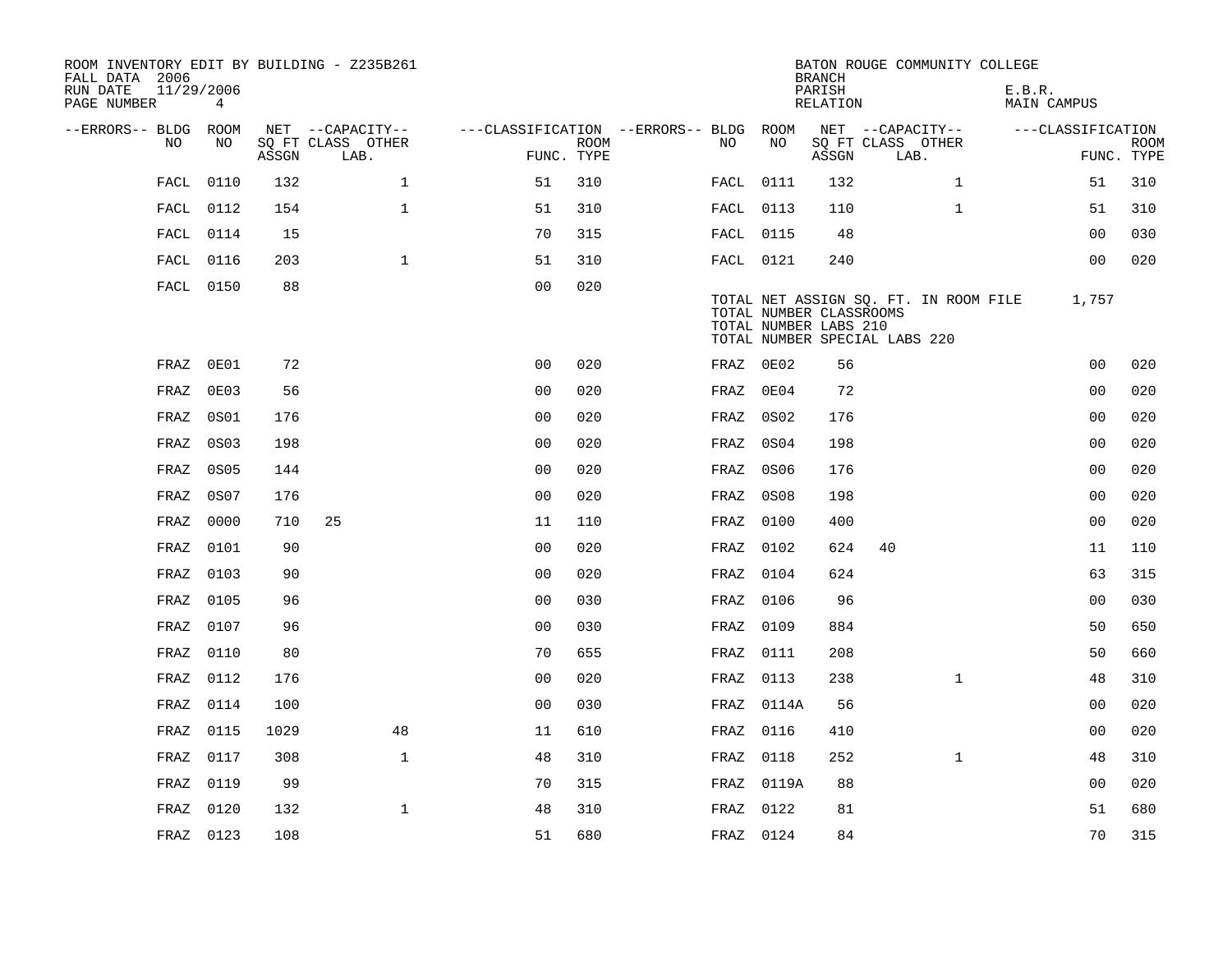| ROOM INVENTORY EDIT BY BUILDING - Z235B261<br>FALL DATA 2006 |                 |       |                           |                |             |                                        |           | <b>BRANCH</b>      | BATON ROUGE COMMUNITY COLLEGE |                       |                           |
|--------------------------------------------------------------|-----------------|-------|---------------------------|----------------|-------------|----------------------------------------|-----------|--------------------|-------------------------------|-----------------------|---------------------------|
| RUN DATE<br>PAGE NUMBER                                      | 11/29/2006<br>5 |       |                           |                |             |                                        |           | PARISH<br>RELATION |                               | E.B.R.<br>MAIN CAMPUS |                           |
| --ERRORS-- BLDG ROOM                                         |                 |       | NET --CAPACITY--          |                |             | ---CLASSIFICATION --ERRORS-- BLDG ROOM |           |                    | NET --CAPACITY--              | ---CLASSIFICATION     |                           |
| NO                                                           | NO              | ASSGN | SQ FT CLASS OTHER<br>LAB. | FUNC. TYPE     | <b>ROOM</b> | NO.                                    | NO        | ASSGN              | SQ FT CLASS OTHER<br>LAB.     |                       | <b>ROOM</b><br>FUNC. TYPE |
| FRAZ                                                         | 0125            | 77    |                           | 0 <sub>0</sub> | 030         | FRAZ                                   | 0126      | 144                |                               | 0 <sub>0</sub>        | 020                       |
| FRAZ                                                         | 0127            | 40    |                           | 0 <sub>0</sub> | 020         | FRAZ                                   | 0128      | 120                |                               | 0 <sub>0</sub>        | 030                       |
| FRAZ                                                         | 0129            | 400   | 12                        | 45             | 220         | FRAZ                                   | 0130      | 100                |                               | 11                    | 225                       |
| FRAZ                                                         | 0131            | 100   |                           | 70             | 715         | FRAZ                                   | 0132      | 2144               |                               | 0 <sub>0</sub>        | 020                       |
| FRAZ                                                         | 0132A           | 100   |                           | 0 <sub>0</sub> | 020         | FRAZ                                   | 0132B     | 100                |                               | 0 <sub>0</sub>        | 020                       |
| FRAZ                                                         | 0133A           | 710   | 40                        | 11             | 210         |                                        | FRAZ 0134 | 40                 |                               | 00                    | 020                       |
| FRAZ                                                         | 0135            | 144   |                           | 0 <sub>0</sub> | 030         | FRAZ                                   | 0136      | 120                |                               | 00                    | 030                       |
| FRAZ                                                         | 0138            | 360   |                           | 11             | 225         | FRAZ                                   | 0139      | 45                 |                               | 0 <sub>0</sub>        | 030                       |
| FRAZ                                                         | 0140            | 45    |                           | 0 <sub>0</sub> | 030         | FRAZ                                   | 0141      | 187                | $\mathbf{1}$                  | 48                    | 310                       |
| FRAZ                                                         | 0142            | 3141  | 25                        | 12             | 210         |                                        | FRAZ 0143 | 112                |                               | 70                    | 215                       |
| FRAZ                                                         | 0144            | 40    |                           | 0 <sub>0</sub> | 030         | FRAZ                                   | 0145      | 104                |                               | 0 <sub>0</sub>        | 020                       |
| FRAZ                                                         | 0146            | 660   | 30                        | 11             | 110         |                                        | FRAZ 0147 | 3063               | 24                            | 12                    | 210                       |
| FRAZ                                                         | 0148            | 154   |                           | 11             | 215         | FRAZ                                   | 0149      | 209                |                               | 0 <sub>0</sub>        | 030                       |
| FRAZ                                                         | 0150            | 3059  | 61                        | 12             | 210         | FRAZ                                   | 0151      | 143                |                               | 00                    | 030                       |
| FRAZ                                                         | 0152            | 209   |                           | 11             | 215         | FRAZ                                   | 0153      | 154                | $\mathbf{1}$                  | 48                    | 310                       |
| FRAZ                                                         | 0200            | 459   |                           | 0 <sub>0</sub> | 020         |                                        | FRAZ 0201 | 336                | $\mathbf{1}$                  | 63                    | 310                       |
| FRAZ                                                         | 0202            | 100   |                           | 0 <sub>0</sub> | 020         | FRAZ                                   | 0202A     | 36                 |                               | 0 <sub>0</sub>        | 020                       |
| FRAZ                                                         | 0203            | 288   | $\mathbf 1$               | 63             | 310         | FRAZ                                   | 0204      | 196                | $\mathbf{1}$                  | 63                    | 310                       |
| FRAZ                                                         | 0205            | 224   | $\mathbf{1}$              | 63             | 310         | FRAZ                                   | 0206      | 200                | $\mathbf{1}$                  | 63                    | 310                       |
| FRAZ                                                         | 0207            | 121   |                           | 0 <sub>0</sub> | 030         | FRAZ                                   | 0208      | 55                 |                               | 0 <sub>0</sub>        | 030                       |
| FRAZ                                                         | 0209            | 55    |                           | 0 <sub>0</sub> | 030         | FRAZ                                   | 0210      | 275                |                               | 61                    | 350                       |
| FRAZ                                                         | 0211            | 234   | $\mathbf 1$               | 61             | 310         | FRAZ                                   | 0212      | 162                |                               | 70                    | 315                       |
| FRAZ                                                         | 0213            | 228   |                           | 0 <sub>0</sub> | 030         | FRAZ                                   | 0214      | 180                |                               | 00                    | 030                       |
| FRAZ                                                         | 0215            | 715   |                           | 00             | 030         | FRAZ                                   | 0216      | 486                |                               | 00                    | 020                       |
| FRAZ                                                         | 0217            | 153   |                           | 0 <sub>0</sub> | 020         | FRAZ                                   | 0218      | 620                | 20                            | 11                    | 110                       |
|                                                              | FRAZ 0219       | 100   |                           | 0 <sub>0</sub> | 020         |                                        | FRAZ 0220 | 600                | 24                            | 11                    | 110                       |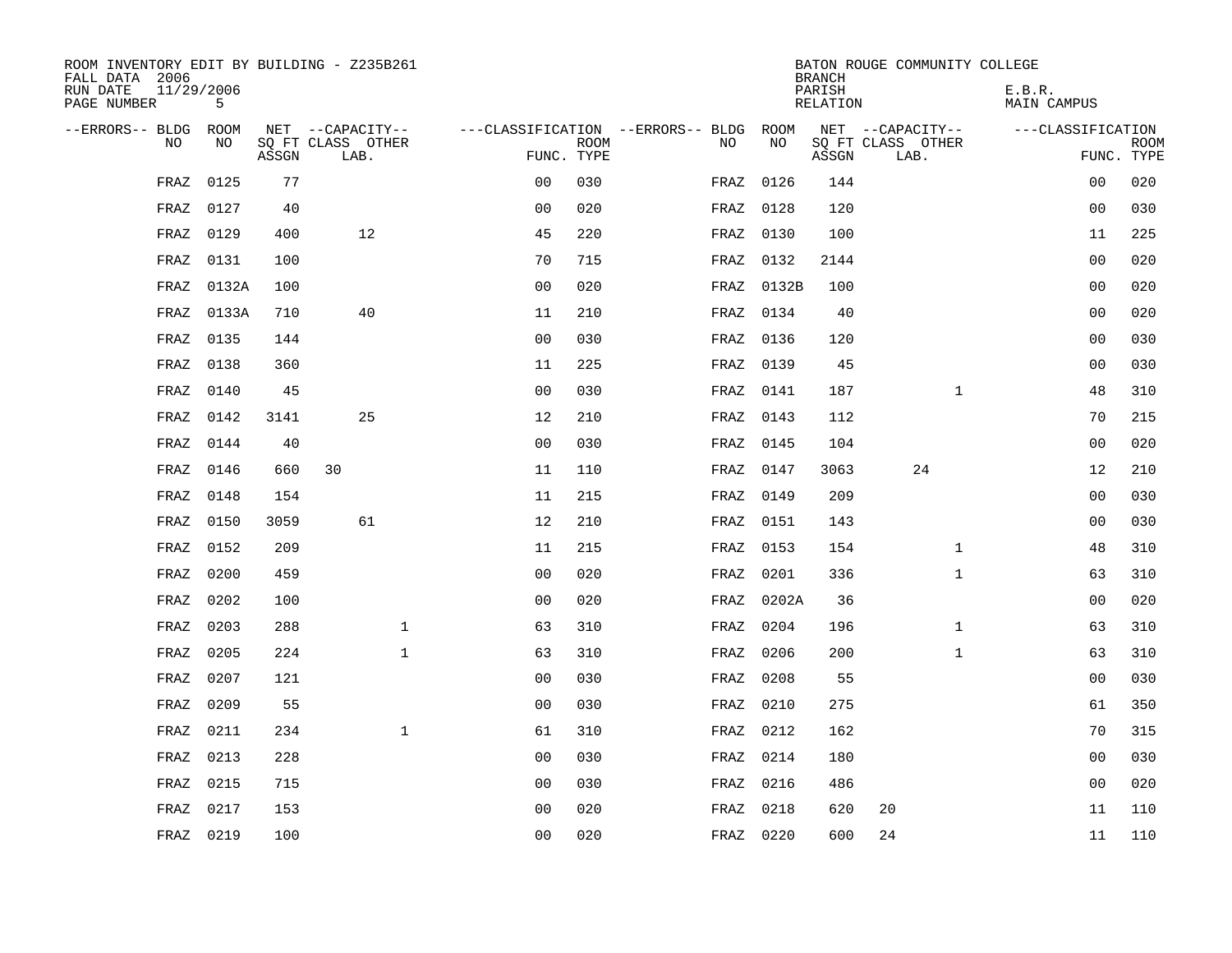| ROOM INVENTORY EDIT BY BUILDING - Z235B261<br>FALL DATA 2006 |                 |       |      |                   |                                        |                    |             |      | <b>BRANCH</b>                                                                            |      | BATON ROUGE COMMUNITY COLLEGE                         |                       |                                                       |             |
|--------------------------------------------------------------|-----------------|-------|------|-------------------|----------------------------------------|--------------------|-------------|------|------------------------------------------------------------------------------------------|------|-------------------------------------------------------|-----------------------|-------------------------------------------------------|-------------|
| RUN DATE<br>11/29/2006<br>PAGE NUMBER                        | 6               |       |      |                   |                                        |                    |             |      | PARISH<br>RELATION                                                                       |      |                                                       | E.B.R.<br>MAIN CAMPUS |                                                       |             |
| --ERRORS-- BLDG ROOM                                         |                 |       |      | NET --CAPACITY--  | ---CLASSIFICATION --ERRORS-- BLDG ROOM |                    |             |      |                                                                                          |      | NET --CAPACITY--                                      | ---CLASSIFICATION     |                                                       |             |
| NO.                                                          | NO              | ASSGN | LAB. | SO FT CLASS OTHER |                                        | ROOM<br>FUNC. TYPE | NO          | NO   | ASSGN                                                                                    | LAB. | SQ FT CLASS OTHER                                     |                       | FUNC. TYPE                                            | <b>ROOM</b> |
| FRAZ                                                         | 0221            | 575   | 25   |                   | 11                                     | 110                | FRAZ        | 0222 | 391                                                                                      | 18   |                                                       |                       | 11                                                    | 110         |
| FRAZ                                                         | 0223            | 408   | 18   |                   | 11                                     | 110                | FRAZ        | 0224 | 88                                                                                       |      |                                                       |                       | 00                                                    | 020         |
| FRAZ                                                         | 0225            | 119   |      |                   | 64                                     | 715                | FRAZ 0226   |      | 170                                                                                      |      | $\mathbf{1}$                                          |                       | 48                                                    | 310         |
| FRAZ                                                         | 0227            | 510   | 15   |                   | 11                                     | 110                | FRAZ        | 0228 | 650                                                                                      | 15   |                                                       |                       | 11                                                    | 110         |
| FRAZ                                                         | 0229            | 650   | 15   |                   | 11                                     | 110                | FRAZ 0230   |      | 384                                                                                      |      |                                                       |                       | 00                                                    | 020         |
| FRAZ                                                         | 0231            | 515   |      |                   | 0 <sup>0</sup>                         | 020                | FRAZ 0232   |      | 153                                                                                      |      |                                                       |                       | 0 <sub>0</sub>                                        | 030         |
| FRAZ                                                         | 0233            | 154   |      |                   | 0 <sub>0</sub>                         | 030                | FRAZ 0234   |      | 55                                                                                       |      |                                                       |                       | 0 <sub>0</sub>                                        | 020         |
| FRAZ                                                         | 0235            | 2720  |      |                   | 0 <sub>0</sub>                         | 020                | FRAZ        | 0236 | 55                                                                                       |      |                                                       |                       | 0 <sub>0</sub>                                        | 020         |
| FRAZ                                                         | 0237            | 154   |      |                   | 0 <sub>0</sub>                         | 030                | FRAZ        | 0238 | 153                                                                                      |      |                                                       |                       | 0 <sub>0</sub>                                        | 030         |
| FRAZ                                                         | 0239            | 72    |      |                   | 0 <sub>0</sub>                         | 030                | FRAZ        | 0240 | 3050                                                                                     |      | 61                                                    |                       | 12                                                    | 210         |
| FRAZ                                                         | 0241            | 2904  |      | 58                | 12                                     | 210                | FRAZ 0242   |      | 253                                                                                      |      | $\mathbf{1}$                                          |                       | 48                                                    | 310         |
| FRAZ                                                         | 0243            | 759   | 25   |                   | 11                                     | 110                | FRAZ 0244   |      | 825                                                                                      |      | 12                                                    |                       | 12                                                    | 210         |
| FRAZ                                                         | 0245            | 297   |      |                   | 70                                     | 215                | FRAZ 0250   |      | 135<br>TOTAL NUMBER CLASSROOMS<br>TOTAL NUMBER LABS 210<br>TOTAL NUMBER SPECIAL LABS 220 |      | $\mathbf{1}$<br>TOTAL NET ASSIGN SQ. FT. IN ROOM FILE |                       | 51<br>32,701<br>12<br>$7\overline{ }$<br>$\mathbf{1}$ | 310         |
| 6                                                            | GARE 0100 32135 |       |      |                   | 0 <sub>0</sub>                         | 740                |             |      | TOTAL NUMBER CLASSROOMS<br>TOTAL NUMBER LABS 210<br>TOTAL NUMBER SPECIAL LABS 220        |      | TOTAL NET ASSIGN SQ. FT. IN ROOM FILE                 |                       |                                                       |             |
| ITEC                                                         | 0000            | 91    |      |                   | 0 <sub>0</sub>                         | 020                | ITEC 0101   |      | 156                                                                                      |      | $\mathbf{1}$                                          |                       | 51                                                    | 310         |
| ITEC                                                         | 0102            | 90    |      | $\mathbf{1}$      | 51                                     | 310                | ITEC 0103   |      | 90                                                                                       |      | $\mathbf{1}$                                          |                       | 51                                                    | 310         |
| <b>ITEC</b>                                                  | 0104            | 152   |      |                   | 70                                     | 315                | ITEC 0105   |      | 56                                                                                       |      |                                                       |                       | 0 <sub>0</sub>                                        | 030         |
| <b>ITEC</b>                                                  | 0106            | 80    |      |                   | 50                                     | 650                | ITEC        | 0107 | 60                                                                                       |      | $\mathbf{1}$                                          |                       | 51                                                    | 310         |
| <b>ITEC</b>                                                  | 0108            | 800   |      |                   | 64                                     | 710                | ITEC 0109   |      | 88                                                                                       |      | $\mathbf{1}$                                          |                       | 51                                                    | 310         |
| <b>ITEC</b>                                                  | 0110            | 64    |      |                   | 0 <sub>0</sub>                         | 030                | <b>ITEC</b> | 0111 | 168                                                                                      |      | $\mathbf{1}$                                          |                       | 51                                                    | 310         |
| ITEC                                                         | 0112            | 140   |      | $\mathbf{1}$      | 51                                     | 310                | ITEC        | 0115 | 288                                                                                      |      |                                                       |                       | 63                                                    | 350         |
|                                                              | ITEC 0121       | 36    |      |                   | 00                                     | 020                | ITEC 0122   |      | 52                                                                                       |      |                                                       |                       | 00                                                    | 020         |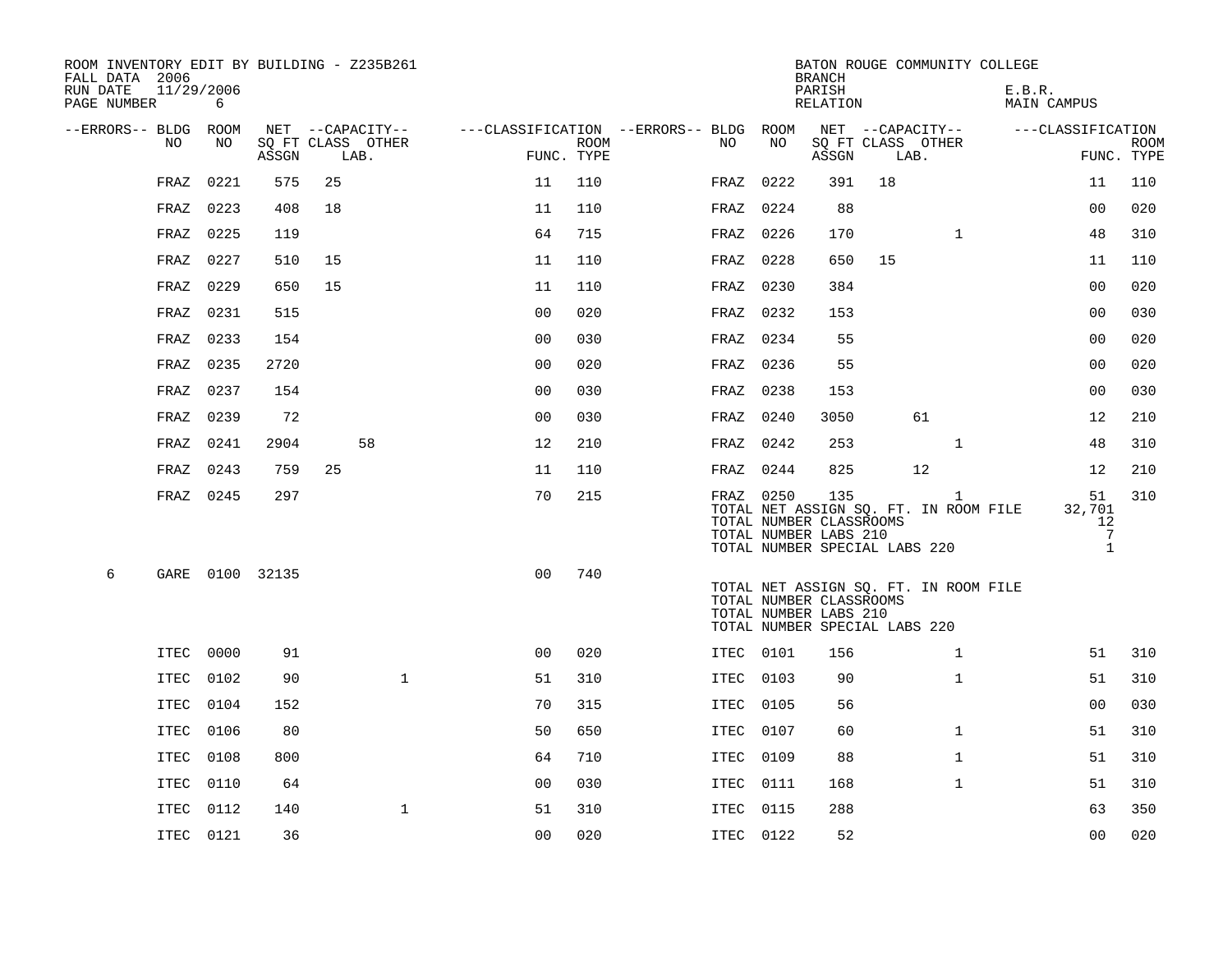| ROOM INVENTORY EDIT BY BUILDING - Z235B261<br>FALL DATA 2006 |           |       |                                                                                                                     |                |      |           |                                                  | <b>BRANCH</b>      |                                       | BATON ROUGE COMMUNITY COLLEGE         |                       |                     |             |
|--------------------------------------------------------------|-----------|-------|---------------------------------------------------------------------------------------------------------------------|----------------|------|-----------|--------------------------------------------------|--------------------|---------------------------------------|---------------------------------------|-----------------------|---------------------|-------------|
| RUN DATE<br>11/29/2006<br>PAGE NUMBER                        | 7         |       |                                                                                                                     |                |      |           |                                                  | PARISH<br>RELATION |                                       |                                       | E.B.R.<br>MAIN CAMPUS |                     |             |
| --ERRORS-- BLDG ROOM<br>NO.                                  | NO        |       | NET --CAPACITY-- - ---CLASSIFICATION --ERRORS-- BLDG ROOM NET --CAPACITY-- - ---CLASSIFICATION<br>SQ FT CLASS OTHER |                | ROOM | NO        | NO                                               |                    |                                       | SQ FT CLASS OTHER                     |                       |                     | <b>ROOM</b> |
|                                                              |           | ASSGN | LAB.                                                                                                                | FUNC. TYPE     |      |           | TOTAL NUMBER CLASSROOMS<br>TOTAL NUMBER LABS 210 | ASSGN              | LAB.<br>TOTAL NUMBER SPECIAL LABS 220 | TOTAL NET ASSIGN SQ. FT. IN ROOM FILE |                       | FUNC. TYPE<br>2,112 |             |
|                                                              | LOSA 0E01 | 75    |                                                                                                                     | 0 <sub>0</sub> | 020  | LOSA 0E02 |                                                  | 63                 |                                       |                                       |                       | 0 <sub>0</sub>      | 020         |
|                                                              | LOSA 0E04 | 63    |                                                                                                                     | 0 <sub>0</sub> | 020  | LOSA 0E05 |                                                  | 75                 |                                       |                                       |                       | 0 <sub>0</sub>      | 020         |
|                                                              | LOSA 0E06 | 63    |                                                                                                                     | 00             | 020  | LOSA 0S01 |                                                  | 336                |                                       |                                       |                       | 0 <sub>0</sub>      | 020         |
|                                                              | LOSA 0S02 | 289   |                                                                                                                     | 0 <sub>0</sub> | 020  | LOSA 0S03 |                                                  | 325                |                                       |                                       |                       | 0 <sub>0</sub>      | 020         |
|                                                              | LOSA 0S04 | 336   |                                                                                                                     | 0 <sub>0</sub> | 020  | LOSA 0S05 |                                                  | 289                |                                       |                                       |                       | 0 <sub>0</sub>      | 020         |
|                                                              | LOSA 0S06 | 325   |                                                                                                                     | 0 <sub>0</sub> | 020  | LOSA 0S07 |                                                  | 336                |                                       |                                       |                       | 0 <sub>0</sub>      | 020         |
|                                                              | LOSA 0S08 | 289   |                                                                                                                     | 0 <sub>0</sub> | 020  | LOSA 0S09 |                                                  | 325                |                                       |                                       |                       | 0 <sub>0</sub>      | 020         |
|                                                              | LOSA 0000 | 75    |                                                                                                                     | 0 <sub>0</sub> | 020  |           | LOSA 0012B                                       | 677                | 30                                    |                                       |                       | 11                  | 110         |
|                                                              | LOSA 0101 | 484   |                                                                                                                     | 0 <sub>0</sub> | 020  | LOSA 0102 |                                                  | 580                |                                       |                                       |                       | 0 <sub>0</sub>      | 020         |
|                                                              | LOSA 0103 | 124   |                                                                                                                     | 0 <sub>0</sub> | 030  | LOSA 0104 |                                                  | 907                |                                       |                                       |                       | 0 <sub>0</sub>      | 020         |
|                                                              | LOSA 0105 | 1721  | 80                                                                                                                  | 11             | 110  | LOSA 0106 |                                                  | 111                |                                       |                                       |                       | 00                  | 020         |
|                                                              | LOSA 0107 | 46    |                                                                                                                     | 70             | 115  | LOSA 0108 |                                                  | 3852               |                                       | 210                                   |                       | 63                  | 350         |
|                                                              | LOSA 0109 | 111   |                                                                                                                     | 0 <sub>0</sub> | 020  | LOSA 0110 |                                                  | 78                 |                                       |                                       |                       | 70                  | 115         |
|                                                              | LOSA 0111 | 120   |                                                                                                                     | 70             | 115  | LOSA 0112 |                                                  | 443                |                                       |                                       |                       | 63                  | 350         |
|                                                              | LOSA 0113 | 49    |                                                                                                                     | 70             | 315  | LOSA 0114 |                                                  | 45                 |                                       |                                       |                       | 0 <sub>0</sub>      | 030         |
|                                                              | LOSA 0115 | 95    |                                                                                                                     | 64             | 710  | LOSA 0116 |                                                  | 95                 |                                       |                                       |                       | 0 <sub>0</sub>      | 030         |
|                                                              | LOSA 0117 | 263   |                                                                                                                     | 0 <sub>0</sub> | 030  | LOSA 0118 |                                                  | 333                |                                       |                                       |                       | 00                  | 020         |
|                                                              | LOSA 0119 | 83    |                                                                                                                     | 00             | 020  | LOSA 0120 |                                                  | 92                 |                                       |                                       |                       | 0 <sub>0</sub>      | 010         |
|                                                              | LOSA 0121 | 65    |                                                                                                                     | 0 <sub>0</sub> | 020  | LOSA 0122 |                                                  | 210                |                                       |                                       |                       | 0 <sub>0</sub>      | 030         |
|                                                              | LOSA 0123 | 62    |                                                                                                                     | 0 <sub>0</sub> | 020  | LOSA 0124 |                                                  | 201                |                                       |                                       |                       | 0 <sub>0</sub>      | 030         |
|                                                              | LOSA 0125 | 1200  |                                                                                                                     | 0 <sub>0</sub> | 020  | LOSA 0126 |                                                  | 1248               | 40                                    |                                       |                       | 11                  | 110         |
|                                                              | LOSA 0127 | 1248  | 50                                                                                                                  | 11             | 110  |           | LOSA 0128A                                       | 704                | 30                                    |                                       |                       | 11                  | 110         |
|                                                              | LOSA 0129 | 1280  | 40                                                                                                                  | 11             | 110  | LOSA 0130 |                                                  | 30                 |                                       |                                       |                       | 70                  | 115         |
|                                                              | LOSA 0201 | 1082  |                                                                                                                     | 0 <sub>0</sub> | 020  | LOSA 0202 |                                                  | 872                |                                       |                                       |                       | 45                  | 660         |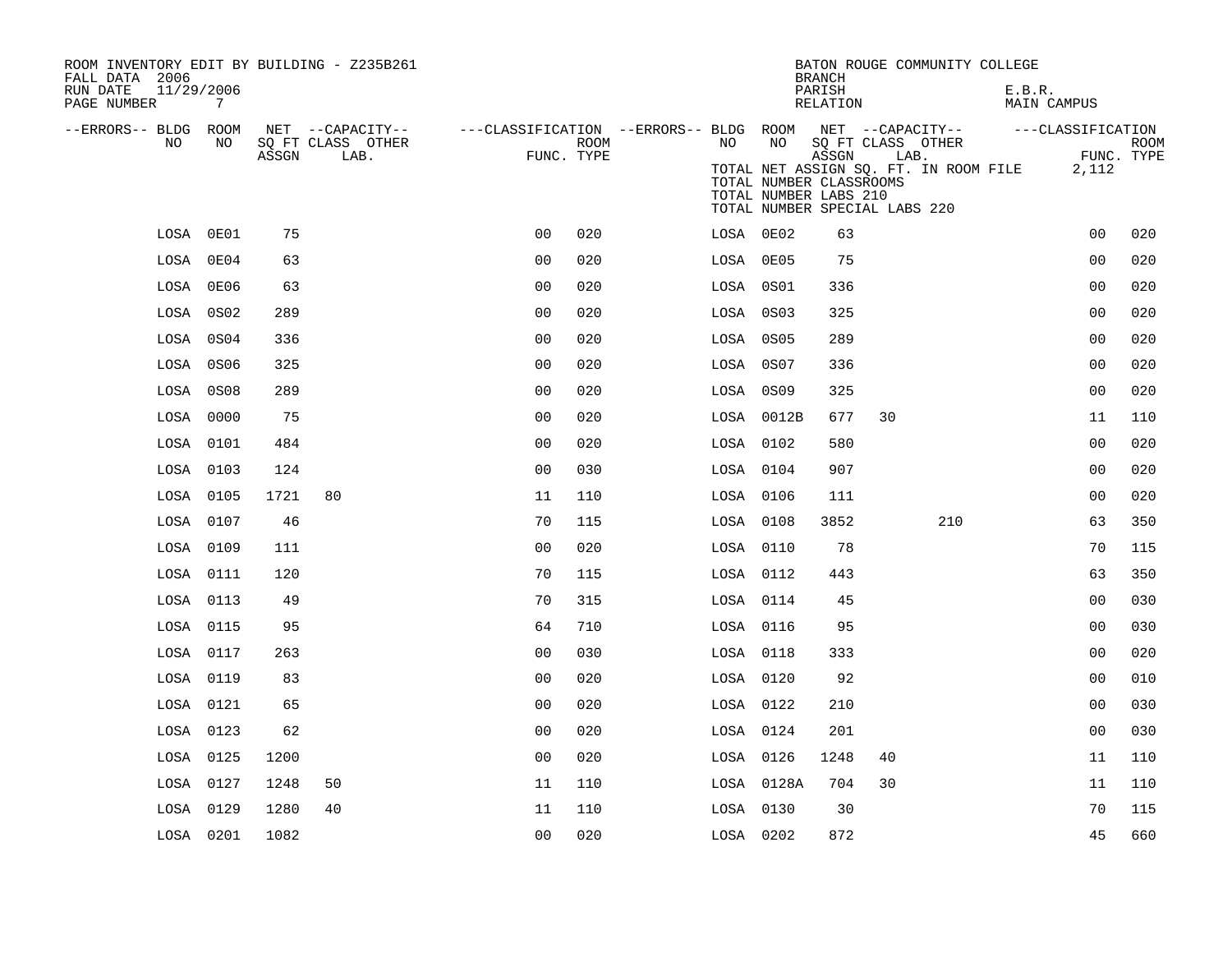| ROOM INVENTORY EDIT BY BUILDING - Z235B261<br>FALL DATA 2006 |           |       |                           |                |             |                                        |           | <b>BRANCH</b>      | BATON ROUGE COMMUNITY COLLEGE |                       |             |
|--------------------------------------------------------------|-----------|-------|---------------------------|----------------|-------------|----------------------------------------|-----------|--------------------|-------------------------------|-----------------------|-------------|
| 11/29/2006<br>RUN DATE<br>PAGE NUMBER                        | 8         |       |                           |                |             |                                        |           | PARISH<br>RELATION |                               | E.B.R.<br>MAIN CAMPUS |             |
| --ERRORS-- BLDG ROOM                                         |           |       | NET --CAPACITY--          |                |             | ---CLASSIFICATION --ERRORS-- BLDG ROOM |           |                    | NET --CAPACITY--              | ---CLASSIFICATION     |             |
| NO                                                           | NO        | ASSGN | SQ FT CLASS OTHER<br>LAB. | FUNC. TYPE     | <b>ROOM</b> | NO                                     | NO        | ASSGN              | SQ FT CLASS OTHER<br>LAB.     | FUNC. TYPE            | <b>ROOM</b> |
| LOSA                                                         | 0203      | 73    |                           | 0 <sub>0</sub> | 010         |                                        | LOSA 0204 | 53                 |                               | 0 <sub>0</sub>        | 020         |
| LOSA                                                         | 0205      | 204   |                           | 0 <sub>0</sub> | 030         |                                        | LOSA 0206 | 75                 |                               | 00                    | 020         |
| LOSA                                                         | 0207      | 196   |                           | 0 <sub>0</sub> | 030         |                                        | LOSA 0208 | 65                 |                               | 64                    | 710         |
| LOSA                                                         | 0208A     | 65    |                           | 0 <sub>0</sub> | 030         |                                        | LOSA 0209 | 340                |                               | 0 <sub>0</sub>        | 030         |
| LOSA                                                         | 0210      | 1092  |                           | 00             | 020         |                                        | LOSA 0211 | 580                |                               | 42                    | 620         |
| LOSA                                                         | 0212      | 1170  | 40                        | 11             | 110         |                                        | LOSA 0213 | 969                | 40                            | 11                    | 110         |
| LOSA                                                         | 0214      | 33    |                           | 70             | 115         |                                        | LOSA 0215 | 1099               | 40                            | 11                    | 110         |
| LOSA                                                         | 0216      | 1119  | 40                        | 11             | 110         |                                        | LOSA 0217 | 1072               | 40                            | 11                    | 110         |
| LOSA                                                         | 0218      | 1158  |                           | 0 <sub>0</sub> | 020         |                                        | LOSA 0219 | 1256               | 50                            | 11                    | 110         |
|                                                              | LOSA 0220 | 1256  | 50                        | 11             | 110         |                                        | LOSA 0221 | 838                | 40                            | 11                    | 110         |
| LOSA                                                         | 0222      | 988   | 40                        | 11             | 110         |                                        | LOSA 0223 | 1019               | 40                            | 11                    | 110         |
|                                                              | LOSA 0224 | 38    |                           | 70             | 115         |                                        | LOSA 0225 | 35                 |                               | 70                    | 115         |
| LOSA                                                         | 0301      | 766   |                           | 0 <sub>0</sub> | 020         |                                        | LOSA 0302 | 541                |                               | 00                    | 020         |
|                                                              | LOSA 0303 | 48    |                           | 0 <sub>0</sub> | 020         |                                        | LOSA 0304 | 210                |                               | 00                    | 030         |
| LOSA                                                         | 0305      | 648   | $\mathbf{1}$              | 63             | 310         |                                        | LOSA 0306 | 23                 |                               | 70                    | 315         |
| LOSA                                                         | 0307      | 166   |                           | 0 <sub>0</sub> | 020         |                                        | LOSA 0308 | 323                | $\mathbf{1}$                  | 48                    | 310         |
| LOSA                                                         | 0309      | 153   | $\mathbf{1}$              | 48             | 310         |                                        | LOSA 0310 | 153                | $\mathbf{1}$                  | 48                    | 310         |
| LOSA                                                         | 0311      | 150   | $\mathbf{1}$              | 48             | 310         |                                        | LOSA 0312 | 166                |                               | 00                    | 020         |
| LOSA                                                         | 0313      | 133   |                           | 0 <sub>0</sub> | 030         |                                        | LOSA 0314 | 138                |                               | 0 <sub>0</sub>        | 030         |
| LOSA                                                         | 0315      | 171   |                           | 46             | 315         |                                        | LOSA 0316 | 288                |                               | 46                    | 315         |
| LOSA                                                         | 0317      | 132   |                           | 46             | 315         |                                        | LOSA 0318 | 219                |                               | 63                    | 350         |
| LOSA                                                         | 0319      | 303   |                           | 63             | 315         |                                        | LOSA 0320 | 153                | $\mathbf{1}$                  | 48                    | 310         |
| LOSA                                                         | 0321      | 153   | $\mathbf{1}$              | 48             | 310         |                                        | LOSA 0322 | 153                | $\mathbf{1}$                  | 48                    | 310         |
| LOSA                                                         | 0323      | 155   |                           | 0 <sub>0</sub> | 020         |                                        | LOSA 0324 | 19                 |                               | 70                    | 315         |
| LOSA                                                         | 0325      | 162   | $\mathbf{1}$              | 48             | 310         |                                        | LOSA 0326 | 153                | $\mathbf{1}$                  | 48                    | 310         |
|                                                              | LOSA 0327 | 153   | $\mathbf{1}$              | 48             | 310         |                                        | LOSA 0328 | 153                | $\mathbf{1}$                  | 48                    | 310         |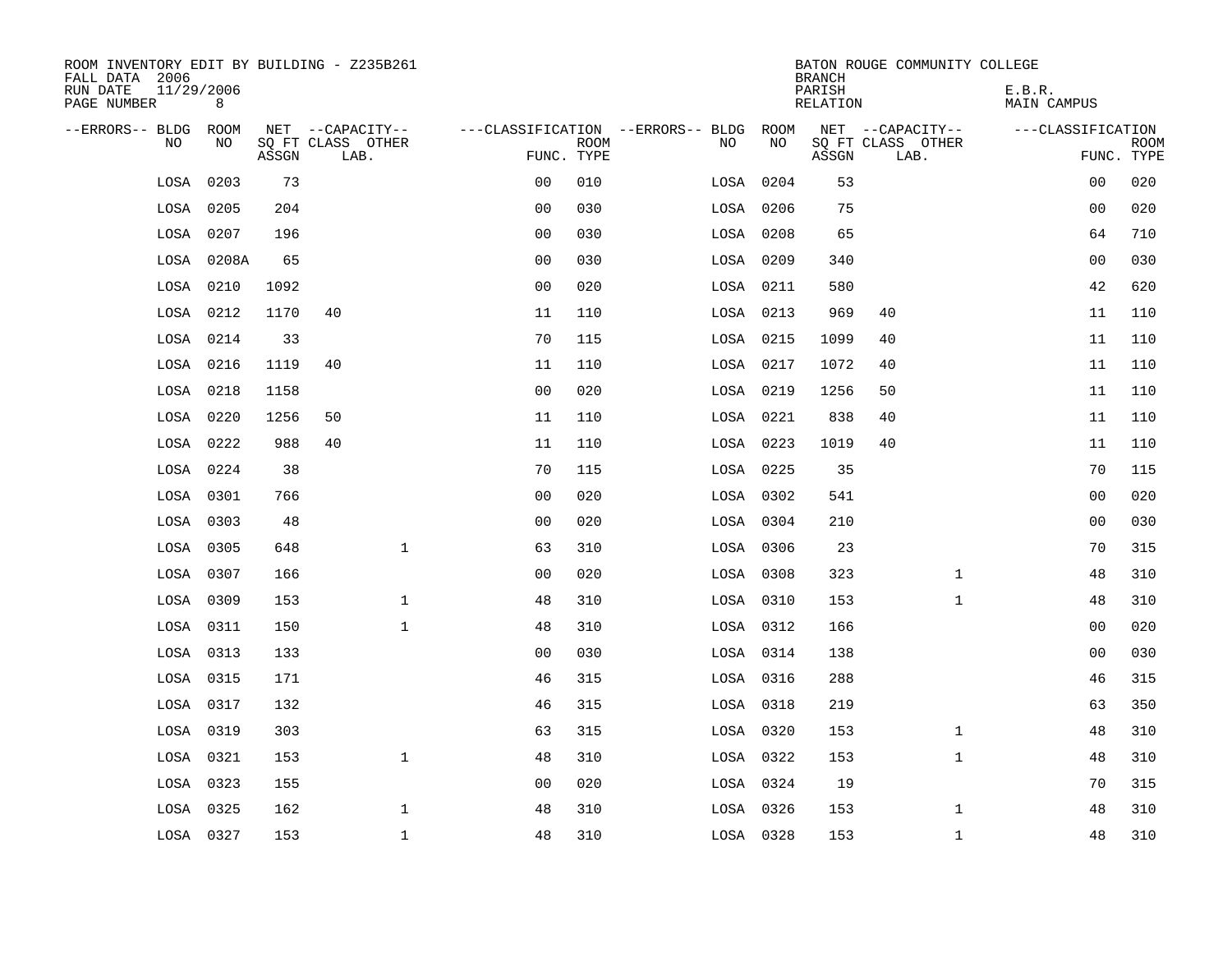| ROOM INVENTORY EDIT BY BUILDING - Z235B261<br>FALL DATA 2006 |           |       |                           |                                        |             |                     |           |           | <b>BRANCH</b>                                    | BATON ROUGE COMMUNITY COLLEGE                                          |                       |                           |
|--------------------------------------------------------------|-----------|-------|---------------------------|----------------------------------------|-------------|---------------------|-----------|-----------|--------------------------------------------------|------------------------------------------------------------------------|-----------------------|---------------------------|
| 11/29/2006<br>RUN DATE<br>PAGE NUMBER                        | 9         |       |                           |                                        |             |                     |           |           | PARISH<br>RELATION                               |                                                                        | E.B.R.<br>MAIN CAMPUS |                           |
| --ERRORS-- BLDG ROOM                                         |           |       | NET --CAPACITY--          | ---CLASSIFICATION --ERRORS-- BLDG ROOM |             |                     |           |           |                                                  | NET --CAPACITY--                                                       | ---CLASSIFICATION     |                           |
| NO                                                           | NO        | ASSGN | SQ FT CLASS OTHER<br>LAB. | FUNC. TYPE                             | <b>ROOM</b> |                     | NO        | NO        | ASSGN                                            | SQ FT CLASS OTHER<br>LAB.                                              |                       | <b>ROOM</b><br>FUNC. TYPE |
| LOSA                                                         | 0329      | 153   | $\mathbf 1$               | 48                                     | 310         |                     |           | LOSA 0330 | 153                                              | $\mathbf{1}$                                                           | 48                    | 310                       |
| LOSA 0331                                                    |           | 110   | $\mathbf{1}$              | 64                                     | 310         |                     |           | LOSA 0332 | 255                                              |                                                                        | 64                    | 710                       |
|                                                              | LOSA 0333 | 1727  | $\mathbf{1}$              | 64                                     | 310         |                     |           | LOSA 0334 | 16                                               |                                                                        | 70                    | 315                       |
| LOSA 0335                                                    |           | 18    |                           | 70                                     | 315         |                     |           | LOSA 0336 | 388                                              |                                                                        | 00                    | 020                       |
| LOSA 0337                                                    |           | 81    |                           | 00                                     | 020         |                     |           | LOSA 0338 | 201                                              |                                                                        | 00                    | 030                       |
| LOSA                                                         | 0339      | 533   |                           | 0 <sub>0</sub>                         | 030         |                     |           | LOSA 0340 | 136                                              |                                                                        | 0 <sub>0</sub>        | 030                       |
|                                                              | LOSA 0341 | 1104  |                           | 0 <sub>0</sub>                         | 020         |                     |           | LOSA 0342 | 980                                              | 40                                                                     | 11                    | 110                       |
| LOSA 0343                                                    |           | 36    |                           | 70                                     | 315         |                     |           | LOSA 0344 | 900                                              | 35                                                                     | 11                    | 110                       |
| LOSA                                                         | 0345      | 864   | 40                        | 11                                     | 110         |                     |           | LOSA 0346 | 1280                                             | 40                                                                     | 11                    | 110                       |
|                                                              | LOSA 0347 | 1300  | 40                        | 11                                     | 110         |                     |           |           | TOTAL NUMBER CLASSROOMS<br>TOTAL NUMBER LABS 210 | TOTAL NET ASSIGN SQ. FT. IN ROOM FILE<br>TOTAL NUMBER SPECIAL LABS 220 | 35,454<br>21          |                           |
| MAGO                                                         | 0E01      | 270   |                           | 0 <sub>0</sub>                         | 020         |                     | MAGO      | 0E02      | 79                                               |                                                                        | 0 <sub>0</sub>        | 020                       |
| MAGO                                                         | 0E03      | 72    |                           | 0 <sub>0</sub>                         | 020         |                     | MAGO      | 0E04      | 72                                               |                                                                        | 00                    | 020                       |
| MAGO                                                         | 0E05      | 72    |                           | 0 <sub>0</sub>                         | 020         |                     | MAGO      | 0E06      | 72                                               |                                                                        | 0 <sub>0</sub>        | 020                       |
| MAGO                                                         | 0E07      | 270   |                           | 0 <sub>0</sub>                         | 020         |                     | MAGO      | 0E08      | 79                                               |                                                                        | 0 <sub>0</sub>        | 020                       |
| MAGO                                                         | 0E09      | 72    |                           | 0 <sub>0</sub>                         | 020         |                     | MAGO      | 0E10      | 72                                               |                                                                        | 00                    | 020                       |
| MAGO                                                         | 0E11      | 270   |                           | 0 <sub>0</sub>                         | 020         |                     | MAGO      | 0E12      | 79                                               |                                                                        | 00                    | 020                       |
| MAGO                                                         | 0S01      | 198   |                           | 0 <sub>0</sub>                         | 020         |                     | MAGO      | 0S02      | 217                                              |                                                                        | 0 <sub>0</sub>        | 020                       |
| MAGO                                                         | 0S03      | 205   |                           | 0 <sub>0</sub>                         | 020         |                     | MAGO      | 0S04      | 198                                              |                                                                        | 0 <sub>0</sub>        | 020                       |
| MAGO                                                         | 0S05      | 217   |                           | 0 <sub>0</sub>                         | 020         |                     | MAGO      | 0S06      | 205                                              |                                                                        | 00                    | 020                       |
| MAGO                                                         | 0S07      | 384   |                           | 00                                     | 020         |                     | MAGO      | 0S08      | 384                                              |                                                                        | 0 <sub>0</sub>        | 020                       |
| MAGO                                                         | 0S09      | 198   |                           | 0 <sub>0</sub>                         | 020         |                     | MAGO      | 0S10      | 217                                              |                                                                        | 0 <sub>0</sub>        | 020                       |
| MAGO                                                         | 0S11      | 205   |                           | 0 <sub>0</sub>                         | 020         | 4<br>9              | MAGO      | 0000      | 99                                               |                                                                        | 45                    | 410                       |
| MAGO                                                         | 0101      | 3000  |                           | 0 <sub>0</sub>                         | 020         |                     | MAGO      | 0102      | 2400                                             |                                                                        | 0 <sub>0</sub>        | 020                       |
| MAGO 0105                                                    |           | 7500  |                           | 45                                     | 260         | $\overline{4}$<br>9 | MAGO 0109 |           | 385                                              |                                                                        | 45                    | 410                       |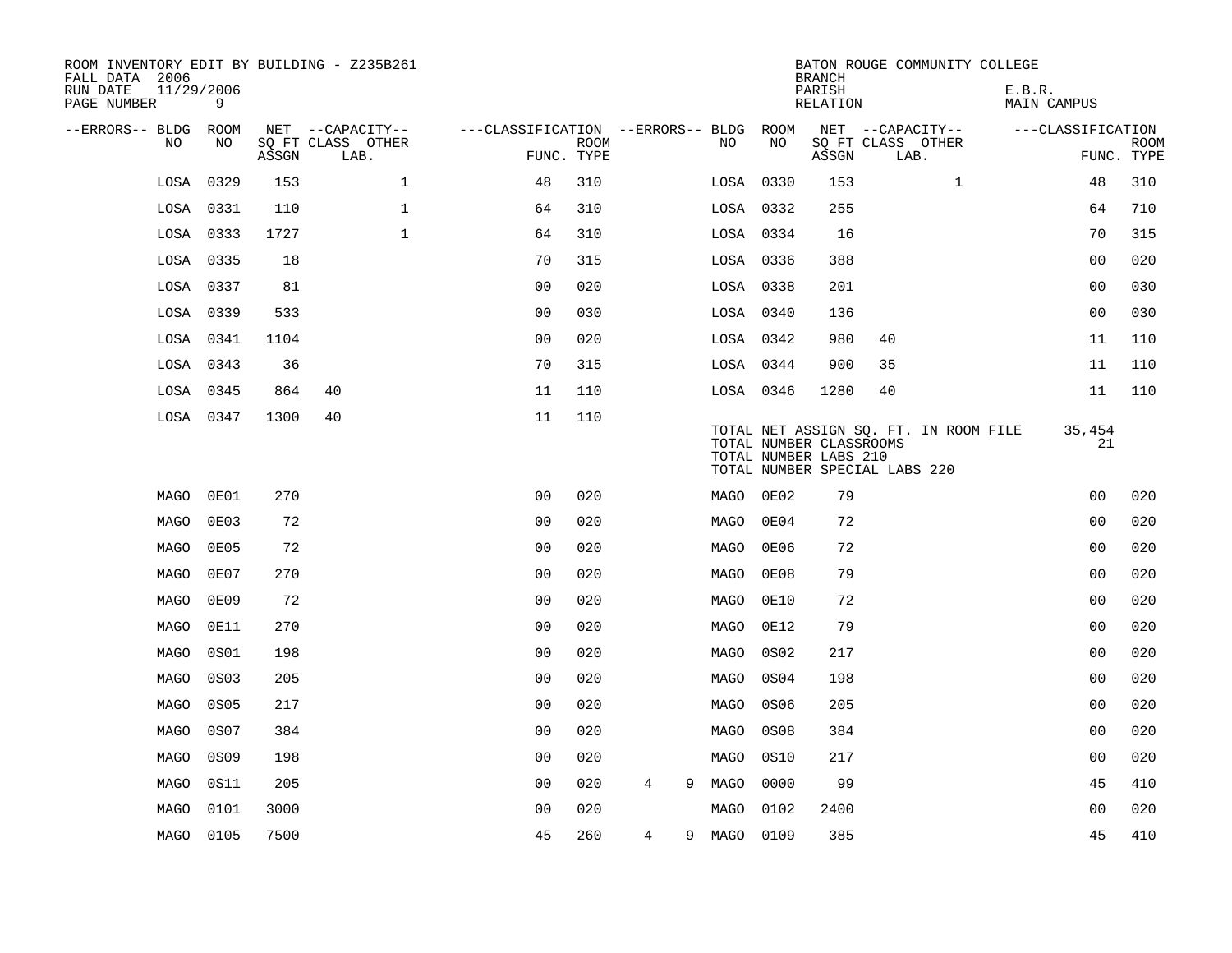| FALL DATA 2006          |   |                      |      |       | ROOM INVENTORY EDIT BY BUILDING - Z235B261 |                                   |             |                |   |      |      | <b>BRANCH</b>      | BATON ROUGE COMMUNITY COLLEGE |                       |                           |
|-------------------------|---|----------------------|------|-------|--------------------------------------------|-----------------------------------|-------------|----------------|---|------|------|--------------------|-------------------------------|-----------------------|---------------------------|
| RUN DATE<br>PAGE NUMBER |   | 11/29/2006           | 10   |       |                                            |                                   |             |                |   |      |      | PARISH<br>RELATION |                               | E.B.R.<br>MAIN CAMPUS |                           |
|                         |   | --ERRORS-- BLDG ROOM |      |       | NET --CAPACITY--                           | ---CLASSIFICATION --ERRORS-- BLDG |             |                |   |      | ROOM |                    | NET --CAPACITY--              | ---CLASSIFICATION     |                           |
|                         |   | <b>NO</b>            | NO.  | ASSGN | SQ FT CLASS OTHER<br>LAB.                  | FUNC. TYPE                        | <b>ROOM</b> |                |   | NO.  | NO   | ASSGN              | SQ FT CLASS OTHER<br>LAB.     |                       | <b>ROOM</b><br>FUNC. TYPE |
|                         |   | MAGO                 | 0110 | 84    |                                            | 0 <sub>0</sub>                    | 010         |                |   | MAGO | 0111 | 108                | $\mathbf{1}$                  | 63                    | 310                       |
|                         |   | <b>MAGO</b>          | 0112 | 108   | $\mathbf{1}$                               | 63                                | 310         | $\overline{4}$ | 9 | MAGO | 0113 | 108                |                               | 45                    | 410                       |
| $\overline{4}$          | 9 | MAGO                 | 0114 | 204   |                                            | 45                                | 410         |                |   | MAGO | 0115 | 108                |                               | 0 <sub>0</sub>        | 010                       |
|                         |   | MAGO                 | 0116 | 42    |                                            | 0 <sub>0</sub>                    | 020         |                |   | MAGO | 0117 | 42                 |                               | 0 <sub>0</sub>        | 020                       |
| 4                       | 9 | <b>MAGO</b>          | 0118 | 120   |                                            | 45                                | 410         | 4              | 9 | MAGO | 0120 | 99                 |                               | 45                    | 410                       |
|                         |   | MAGO                 | 0121 | 88    |                                            | 0 <sub>0</sub>                    | 010         |                |   | MAGO | 0122 | 108                | $\mathbf{1}$                  | 63                    | 310                       |
|                         |   | MAGO                 | 0123 | 168   | $\mathbf{1}$                               | 63                                | 310         |                |   | MAGO | 0125 | 231                |                               | 0 <sub>0</sub>        | 020                       |
|                         |   | MAGO                 | 0126 | 280   |                                            | 63                                | 635         |                |   | MAGO | 0127 | 96                 |                               | 0 <sub>0</sub>        | 030                       |
|                         |   | MAGO                 | 0128 | 144   |                                            | 0 <sub>0</sub>                    | 030         |                |   | MAGO | 0129 | 320                |                               | 0 <sub>0</sub>        | 030                       |
|                         |   | MAGO                 | 0130 | 300   |                                            | 63                                | 635         |                |   | MAGO | 0131 | 145                |                               | 0 <sub>0</sub>        | 010                       |
|                         |   | MAGO                 | 0132 | 539   |                                            | 0 <sub>0</sub>                    | 020         |                |   | MAGO | 0133 | 176                |                               | 0 <sub>0</sub>        | 020                       |
|                         |   | MAGO                 | 0134 | 544   |                                            | 0 <sub>0</sub>                    | 020         |                |   | MAGO | 0136 | 208                |                               | 0 <sub>0</sub>        | 020                       |
|                         |   | <b>MAGO</b>          | 0138 | 150   | $\mathbf{1}$                               | 63                                | 310         |                |   | MAGO | 0139 | 120                | $\mathbf{1}$                  | 63                    | 310                       |
|                         |   | MAGO                 | 0140 | 228   |                                            | 0 <sub>0</sub>                    | 010         |                |   | MAGO | 0141 | 280                |                               | 0 <sub>0</sub>        | 020                       |
|                         |   | MAGO                 | 0142 | 280   |                                            | 0 <sub>0</sub>                    | 020         |                |   | MAGO | 0143 | 36                 |                               | 00                    | 010                       |
|                         |   | MAGO                 | 0144 | 42    |                                            | 0 <sub>0</sub>                    | 020         |                |   | MAGO | 0146 | 99                 | $\mathbf{1}$                  | 63                    | 310                       |
|                         |   | MAGO                 | 0147 | 99    | $\mathbf{1}$                               | 63                                | 310         |                |   | MAGO | 0148 | 378                |                               | 63                    | 535                       |
|                         |   | MAGO                 | 0149 | 208   |                                            | 0 <sub>0</sub>                    | 020         |                |   | MAGO | 0150 | 88                 | $\mathbf{1}$                  | 63                    | 310                       |
|                         |   | MAGO                 | 0151 | 88    | $\mathbf{1}$                               | 63                                | 310         |                |   | MAGO | 0152 | 190                | $\mathbf{1}$                  | 63                    | 310                       |
|                         |   | MAGO                 | 0153 | 90    |                                            | 0 <sub>0</sub>                    | 010         |                |   | MAGO | 0154 | 99                 |                               | 0 <sub>0</sub>        | 010                       |
|                         |   | <b>MAGO</b>          | 0155 | 460   |                                            | 0 <sub>0</sub>                    | 020         |                |   | MAGO | 0156 | 6678               |                               | 41                    | 420                       |
|                         |   | MAGO                 | 0163 | 96    | $\mathbf{1}$                               | 63                                | 310         | 4              | 9 | MAGO | 0164 | 96                 |                               | 41                    | 410                       |
| $\overline{4}$          | 9 | MAGO                 | 0165 | 96    |                                            | 41                                | 410         |                |   | MAGO | 0169 | 40                 |                               | 0 <sub>0</sub>        | 020                       |
|                         |   | <b>MAGO</b>          | 0170 | 88    |                                            | 00                                | 020         |                |   | MAGO | 0172 | 363                |                               | 0 <sub>0</sub>        | 020                       |
|                         |   | <b>MAGO</b>          | 0173 | 363   |                                            | 0 <sub>0</sub>                    | 020         |                |   | MAGO | 0204 | 8320               |                               | 41                    | 420                       |
| 4                       | 9 | MAGO                 | 0208 | 792   |                                            | 41                                | 430         |                |   | MAGO | 0209 | 90                 | $\mathbf{1}$                  | 63                    | 310                       |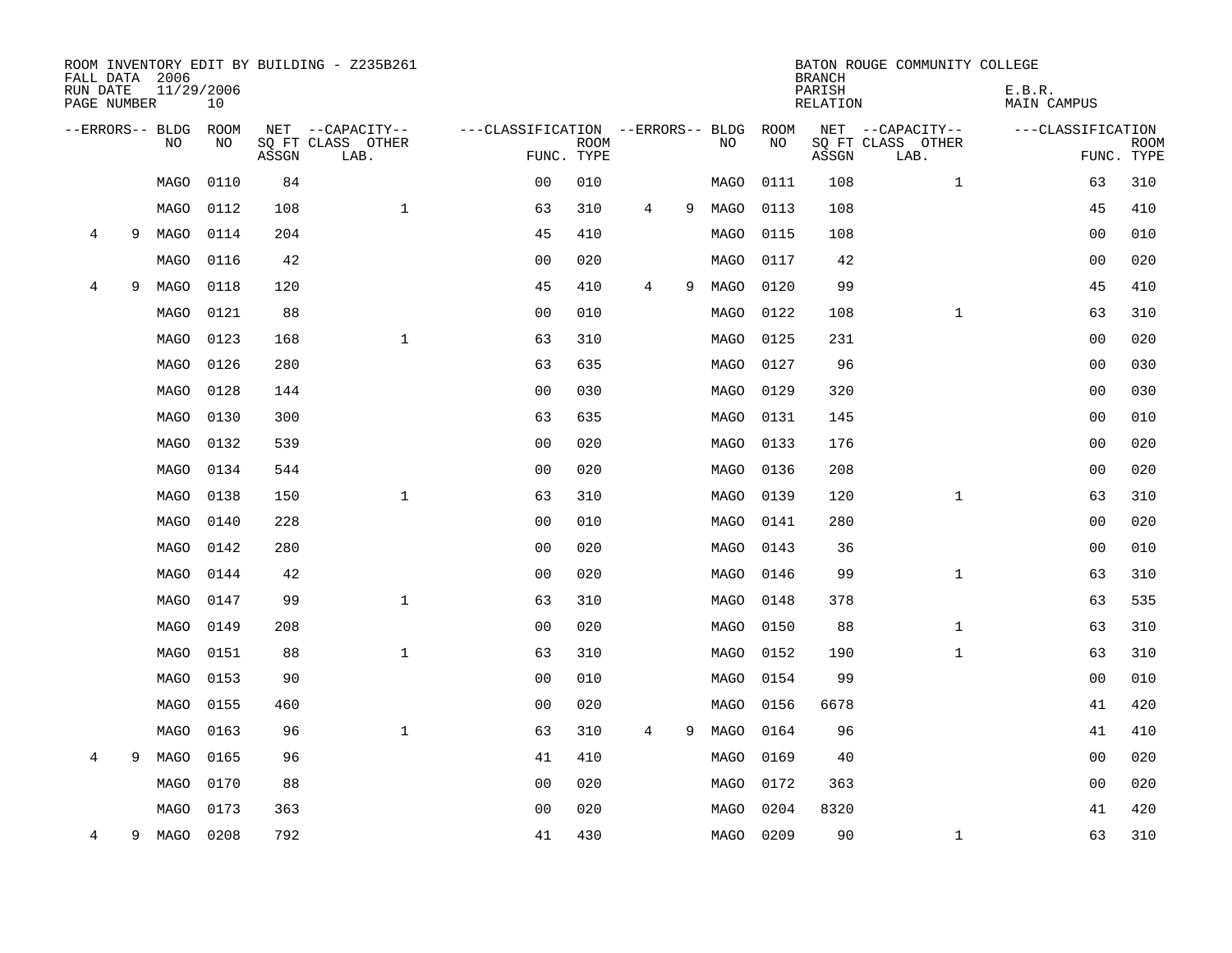|                         |   | FALL DATA 2006       |                  |       | ROOM INVENTORY EDIT BY BUILDING - Z235B261 |                                   |             |   |   |           |           | <b>BRANCH</b>      | BATON ROUGE COMMUNITY COLLEGE |                       |                           |
|-------------------------|---|----------------------|------------------|-------|--------------------------------------------|-----------------------------------|-------------|---|---|-----------|-----------|--------------------|-------------------------------|-----------------------|---------------------------|
| RUN DATE<br>PAGE NUMBER |   |                      | 11/29/2006<br>11 |       |                                            |                                   |             |   |   |           |           | PARISH<br>RELATION |                               | E.B.R.<br>MAIN CAMPUS |                           |
|                         |   | --ERRORS-- BLDG ROOM |                  |       | NET --CAPACITY--                           | ---CLASSIFICATION --ERRORS-- BLDG |             |   |   |           | ROOM      |                    | NET --CAPACITY--              | ---CLASSIFICATION     |                           |
|                         |   | N <sub>O</sub>       | NO.              | ASSGN | SQ FT CLASS OTHER<br>LAB.                  | FUNC. TYPE                        | <b>ROOM</b> |   |   | NO.       | <b>NO</b> | ASSGN              | SQ FT CLASS OTHER<br>LAB.     |                       | <b>ROOM</b><br>FUNC. TYPE |
|                         |   | <b>MAGO</b>          | 0210             | 242   |                                            | 63                                | 680         |   |   | MAGO      | 0211      | 40                 |                               | 0 <sub>0</sub>        | 010                       |
|                         |   | MAGO                 | 0212             | 105   |                                            | 0 <sub>0</sub>                    | 010         |   |   | MAGO      | 0213      | 652                |                               | 0 <sub>0</sub>        | 010                       |
|                         |   | MAGO                 | 0214             | 72    |                                            | 63                                | 535         |   |   | MAGO      | 0215      | 83                 |                               | 00                    | 030                       |
|                         |   | MAGO                 | 0216             | 46    |                                            | 00                                | 030         |   |   | MAGO      | 0217      | 91                 |                               | 00                    | 030                       |
|                         |   | MAGO                 | 0218             | 463   |                                            | 00                                | 030         |   |   | MAGO      | 0219      | 107                | $\mathbf{1}$                  | 63                    | 310                       |
|                         |   | MAGO                 | 0220             | 388   |                                            | 63                                | 535         |   |   | MAGO      | 0221      | 236                |                               | 0 <sub>0</sub>        | 010                       |
|                         |   | MAGO                 | 0223             | 63    |                                            | 0 <sub>0</sub>                    | 010         |   |   | MAGO      | 0224      | 192                | $\mathbf{1}$                  | 63                    | 310                       |
|                         |   | MAGO                 | 0226             | 92    | $\mathbf 1$                                | 63                                | 310         |   |   | MAGO      | 0227      | 102                |                               | 63                    | 535                       |
|                         |   | MAGO                 | 0228             | 125   | $\mathbf{1}$                               | 63                                | 310         |   |   | MAGO      | 0229      | 260                | $\mathbf{1}$                  | 63                    | 310                       |
| 4                       | 9 | MAGO                 | 0230             | 86    |                                            | 41                                | 410         | 4 | 9 | MAGO      | 0231      | 78                 |                               | 41                    | 410                       |
|                         |   | <b>MAGO</b>          | 0232             | 98    | $\mathbf{1}$                               | 63                                | 310         |   |   | MAGO      | 0233      | 106                |                               | 41                    | 420                       |
|                         |   | MAGO                 | 0234             | 229   |                                            | 0 <sub>0</sub>                    | 020         |   |   | MAGO      | 0236      | 55                 |                               | 0 <sub>0</sub>        | 010                       |
|                         |   | MAGO                 | 0239             | 229   |                                            | 0 <sub>0</sub>                    | 020         |   |   | MAGO      | 0303      | 4885               |                               | 41                    | 420                       |
|                         |   | MAGO                 | 0307             | 91    |                                            | 0 <sub>0</sub>                    | 010         |   |   | MAGO      | 0308      | 6294               |                               | 41                    | 420                       |
|                         |   | MAGO                 | 0309             | 789   |                                            | 63                                | 350         |   |   | MAGO      | 0310      | 800                |                               | 00                    | 030                       |
|                         |   | MAGO                 | 0311             | 229   |                                            | 0 <sub>0</sub>                    | 030         |   |   | MAGO      | 0312      | 128                |                               | 0 <sub>0</sub>        | 030                       |
|                         |   | MAGO                 | 0313             | 139   |                                            | 0 <sub>0</sub>                    | 010         |   |   | MAGO      | 0315      | 485                |                               | 63                    | 680                       |
|                         |   | MAGO                 | 0316             | 47    |                                            | 0 <sub>0</sub>                    | 010         | 4 | 9 | MAGO      | 0317      | 127                |                               | 41                    | 410                       |
| $\overline{4}$          | 9 | MAGO                 | 0318             | 126   |                                            | 41                                | 410         | 4 | 9 | MAGO      | 0319      | 129                |                               | 41                    | 410                       |
|                         |   | <b>MAGO</b>          | 0320             | 108   | $\mathbf{1}$                               | 63                                | 310         |   |   | MAGO      | 0321      | 108                | $\mathbf{1}$                  | 63                    | 310                       |
|                         |   | MAGO                 | 0322             | 102   |                                            | 63                                | 535         |   |   | MAGO      | 0323      | 229                |                               | 0 <sub>0</sub>        | 020                       |
|                         |   | MAGO                 | 0324             | 229   |                                            | 0 <sub>0</sub>                    | 020         |   |   | MAGO      | 0325      | 55                 |                               | 00                    | 010                       |
|                         |   | MAGO                 | 0500             | 674   |                                            | 0 <sub>0</sub>                    | 020         |   |   | MAGO      | 0501      | 150                | $\mathbf{1}$                  | 63                    | 310                       |
|                         |   | MAGO                 | 0502             | 144   | $\mathbf{1}$                               | 63                                | 310         |   |   | MAGO      | 0505      | 4575               |                               | 63                    | 680                       |
|                         |   | MAGO                 | 0506             | 480   |                                            | 63                                | 535         |   |   | MAGO      | 0507      | 127                |                               | 0 <sub>0</sub>        | 010                       |
|                         |   |                      | MAGO 0509        | 2888  |                                            | 63                                | 530         |   |   | MAGO 0510 |           | 450                |                               | 0 <sub>0</sub>        | 020                       |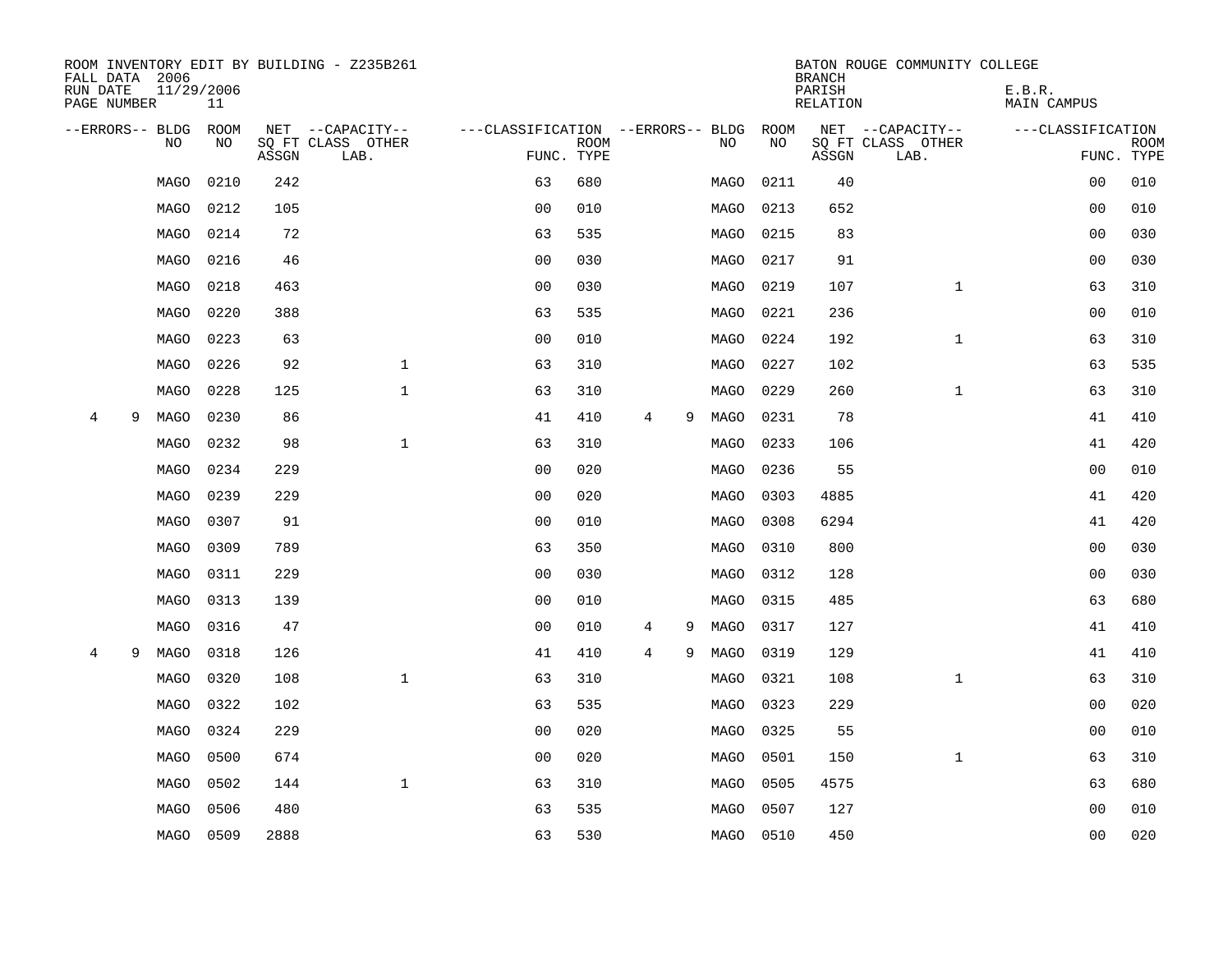| ROOM INVENTORY EDIT BY BUILDING - Z235B261<br>FALL DATA 2006 |                  |       |                           |                                        |                           |           |            | <b>BRANCH</b>                                           | BATON ROUGE COMMUNITY COLLEGE                                          |              |        |                           |                           |
|--------------------------------------------------------------|------------------|-------|---------------------------|----------------------------------------|---------------------------|-----------|------------|---------------------------------------------------------|------------------------------------------------------------------------|--------------|--------|---------------------------|---------------------------|
| RUN DATE<br>11/29/2006<br>PAGE NUMBER                        | 12               |       |                           |                                        |                           |           |            | PARISH<br>RELATION                                      |                                                                        |              | E.B.R. | MAIN CAMPUS               |                           |
| --ERRORS-- BLDG ROOM                                         |                  |       | NET --CAPACITY--          | ---CLASSIFICATION --ERRORS-- BLDG ROOM |                           |           |            |                                                         | NET --CAPACITY--                                                       |              |        | ---CLASSIFICATION         |                           |
| NO.                                                          | NO               | ASSGN | SQ FT CLASS OTHER<br>LAB. |                                        | <b>ROOM</b><br>FUNC. TYPE | NO        | NO         | ASSGN                                                   | SQ FT CLASS OTHER<br>LAB.                                              |              |        |                           | <b>ROOM</b><br>FUNC. TYPE |
| MAGO                                                         | 0511             | 153   |                           | 0 <sub>0</sub>                         | 020                       | MAGO      | 0512       | 285                                                     |                                                                        |              |        | 63                        | 535                       |
| MAGO                                                         | 0515             | 400   |                           | 63                                     | 535                       | MAGO      | 0518       | 400                                                     |                                                                        |              |        | 63                        | 535                       |
| MAGO                                                         | 0519             | 288   |                           | 0 <sub>0</sub>                         | 020                       | MAGO      | 0520       | 1681                                                    |                                                                        |              |        | 63                        | 535                       |
| MAGO                                                         | 0521             | 320   |                           | 0 <sub>0</sub>                         | 020                       | MAGO      | 0522       | 176                                                     |                                                                        |              |        | 0 <sub>0</sub>            | 020                       |
| MAGO                                                         | 0523             | 45    |                           | 0 <sub>0</sub>                         | 030                       | MAGO      | 0524       | 1110                                                    |                                                                        |              |        | 63                        | 535                       |
| MAGO                                                         | 0525             | 126   |                           | 0 <sub>0</sub>                         | 030                       | MAGO      | 0600       | 544                                                     |                                                                        |              |        | 63                        | 535                       |
|                                                              | MAGO 0602        | 441   |                           | 63                                     | 535                       | MAGO 0603 |            | 180<br>TOTAL NUMBER CLASSROOMS<br>TOTAL NUMBER LABS 210 | TOTAL NET ASSIGN SQ. FT. IN ROOM FILE<br>TOTAL NUMBER SPECIAL LABS 220 |              |        | 00 <sup>o</sup><br>55,166 | 010                       |
|                                                              | MAIL 0000        | 320   |                           | 00                                     | 020                       | MAIL 0101 |            | 144                                                     |                                                                        |              |        | 50                        | 650                       |
|                                                              | MAIL 0102        | 200   |                           | 51                                     | 315                       | MAIL 0103 |            | 121                                                     |                                                                        | $\mathbf{1}$ |        | 51                        | 310                       |
|                                                              | MAIL 0104        | 1000  |                           | 70                                     | 315                       |           |            | TOTAL NUMBER CLASSROOMS<br>TOTAL NUMBER LABS 210        | TOTAL NET ASSIGN SQ. FT. IN ROOM FILE<br>TOTAL NUMBER SPECIAL LABS 220 |              |        | 1,465                     |                           |
|                                                              | MAIN 0E02        | 56    |                           | 0 <sub>0</sub>                         | 020                       | MAIN 0E03 |            | 56                                                      |                                                                        |              |        | 0 <sub>0</sub>            | 020                       |
|                                                              | MAIN 0E04        | 56    |                           | 00                                     | 020                       | MAIN 0S02 |            | 336                                                     |                                                                        |              |        | 00                        | 020                       |
|                                                              | MAIN 00E0        | 56    |                           | 0 <sub>0</sub>                         | 020                       | MAIN 0000 |            | 600                                                     |                                                                        |              |        | 00                        | 020                       |
|                                                              | MAIN 0101        | 782   | 40                        | 11                                     | 110                       | MAIN 0102 |            | 1305                                                    | 40                                                                     |              |        | 11                        | 210                       |
|                                                              | MAIN 0103        | 114   | $\mathbf{1}$              | 63                                     | 310                       | MAIN 0104 |            | 575                                                     | 40                                                                     |              |        | 11                        | 110                       |
|                                                              | <b>MAIN 0105</b> | 114   | $\mathbf{1}$              | 63                                     | 310                       | MAIN 0106 |            | 196                                                     |                                                                        |              |        | 0 <sub>0</sub>            | 020                       |
|                                                              | MAIN 0107        | 114   | $\mathbf 1$               | 63                                     | 310                       | MAIN 0108 |            | 224                                                     |                                                                        |              |        | 00                        | 030                       |
|                                                              | MAIN 0109        | 400   | $\mathbf{1}$              | 63                                     | 310                       | MAIN      | 0110       | 250                                                     |                                                                        |              |        | 0 <sub>0</sub>            | 020                       |
|                                                              | MAIN 0111        | 748   |                           | 63                                     | 680                       |           | MAIN 0112A | 688                                                     | 30                                                                     |              |        | 11                        | 110                       |
|                                                              | MAIN 0113        | 360   |                           | 0 <sub>0</sub>                         | 030                       | MAIN 0114 |            | 575                                                     | 40                                                                     |              |        | 11                        | 110                       |
|                                                              | <b>MAIN 0115</b> | 575   | 30                        | 11                                     | 110                       | MAIN 0116 |            | 300                                                     |                                                                        |              |        | 0 <sub>0</sub>            | 030                       |
|                                                              | MAIN 0117        | 1032  | 40                        | 11                                     | 110                       | MAIN 0118 |            | 575                                                     | 30                                                                     |              |        | 11                        | 110                       |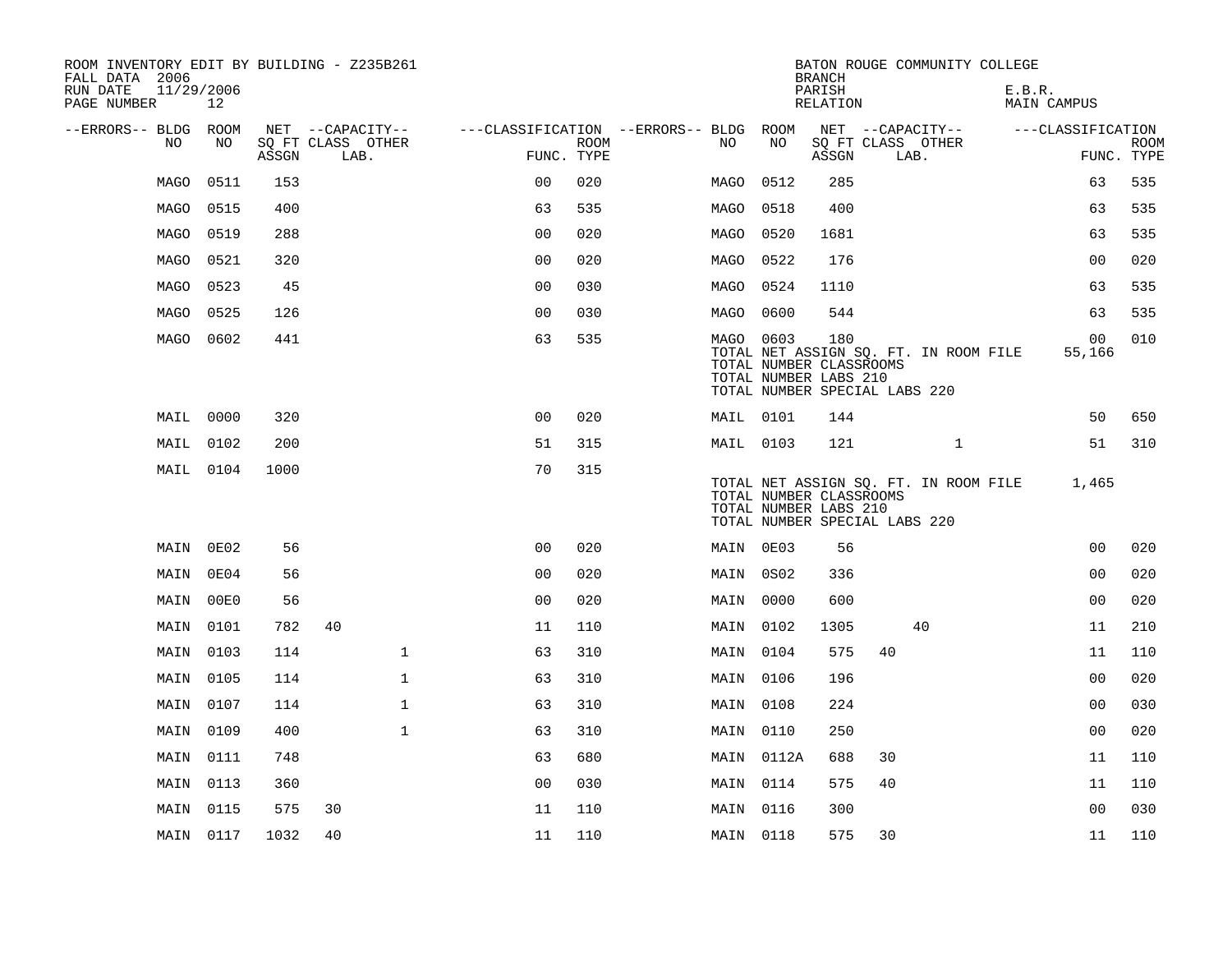| ROOM INVENTORY EDIT BY BUILDING - Z235B261<br>FALL DATA 2006<br>RUN DATE<br>PAGE NUMBER | 11/29/2006<br>13 |       |                           |                |             |                                   |            | <b>BRANCH</b><br>PARISH<br>RELATION | BATON ROUGE COMMUNITY COLLEGE | E.B.R.<br>MAIN CAMPUS |                           |
|-----------------------------------------------------------------------------------------|------------------|-------|---------------------------|----------------|-------------|-----------------------------------|------------|-------------------------------------|-------------------------------|-----------------------|---------------------------|
| --ERRORS-- BLDG                                                                         | ROOM             |       | NET --CAPACITY--          |                |             | ---CLASSIFICATION --ERRORS-- BLDG | ROOM       |                                     | NET --CAPACITY--              | ---CLASSIFICATION     |                           |
| N <sub>O</sub>                                                                          | NO.              | ASSGN | SO FT CLASS OTHER<br>LAB. | FUNC. TYPE     | <b>ROOM</b> | NO.                               | <b>NO</b>  | ASSGN                               | SQ FT CLASS OTHER<br>LAB.     |                       | <b>ROOM</b><br>FUNC. TYPE |
| MAIN                                                                                    | 0119             | 204   | $\mathbf{1}$              | 63             | 310         | MAIN                              | 0120A      | 176                                 | $\mathbf{1}$                  | 63                    | 310                       |
| MAIN                                                                                    | 0121             | 272   | $\mathbf{1}$              | 63             | 310         |                                   | MAIN 0122  | 374                                 |                               | 63                    | 680                       |
| MAIN                                                                                    | 0123             | 328   | $\mathbf 1$               | 63             | 310         |                                   | MAIN 0125  | 121                                 | $\mathbf{1}$                  | 63                    | 310                       |
| MAIN                                                                                    | 0126             | 121   | 1                         | 63             | 310         |                                   | MAIN 0127  | 748                                 |                               | 00                    | 020                       |
| MAIN                                                                                    | 0128             | 192   |                           | 0 <sub>0</sub> | 020         |                                   | MAIN 0129  | 114                                 | $\mathbf{1}$                  | 63                    | 310                       |
| MAIN                                                                                    | 0130             | 200   | $\mathbf{1}$              | 63             | 310         |                                   | MAIN 0131  | 1136                                |                               | 0 <sub>0</sub>        | 020                       |
| MAIN                                                                                    | 0132             | 250   |                           | 0 <sub>0</sub> | 020         |                                   | MAIN 0133  | 1510                                |                               | 0 <sub>0</sub>        | 020                       |
| MAIN                                                                                    | 0134             | 432   |                           | 0 <sub>0</sub> | 020         |                                   | MAIN 0135  | 240                                 |                               | 0 <sub>0</sub>        | 020                       |
| MAIN                                                                                    | 0136             | 400   | $\mathbf{1}$              | 63             | 310         |                                   | MAIN 0137  | 782                                 | 40                            | 11                    | 110                       |
| MAIN                                                                                    | 0138             | 400   |                           | 0 <sub>0</sub> | 030         |                                   | MAIN 0139  | 1768                                |                               | 11                    | 260                       |
| MAIN                                                                                    | 0140             | 780   | 30                        | 11             | 110         | MAIN                              | 0200       | 1166                                |                               | 63                    | 313                       |
| MAIN                                                                                    | 0201             | 400   |                           | 63             | 350         |                                   | MAIN 0203  | 425                                 | $\mathbf{1}$                  | 61                    | 310                       |
| MAIN                                                                                    | 0205             | 400   | $\mathbf 1$               | 61             | 310         | MAIN                              | 0207       | 504                                 | $\mathbf{1}$                  | 61                    | 310                       |
| MAIN                                                                                    | 0208             | 286   |                           | 0 <sub>0</sub> | 030         |                                   | MAIN 0209  | 384                                 | $\mathbf{1}$                  | 61                    | 310                       |
| MAIN                                                                                    | 0212             | 1271  | 35                        | 11             | 110         |                                   | MAIN 0213A | 375                                 |                               | 63                    | 350                       |
| MAIN                                                                                    | 0213B            | 210   |                           | 0 <sub>0</sub> | 020         |                                   | MAIN 0213C | 680                                 |                               | 63                    | 313                       |
| MAIN                                                                                    | 0213D            | 196   |                           | 0 <sub>0</sub> | 020         | MAIN                              | 0213E      | 196                                 |                               | 0 <sub>0</sub>        | 020                       |
| MAIN                                                                                    | 0213F            | 140   |                           | 0 <sub>0</sub> | 030         |                                   | MAIN 0213G | 364                                 | $\mathbf{1}$                  | 61                    | 310                       |
| MAIN                                                                                    | 0213H            | 300   | $\mathbf 1$               | 63             | 310         |                                   | MAIN 0213I | 1015                                | $\mathbf{1}$                  | 61                    | 310                       |
| MAIN                                                                                    | 0213J            | 299   | $\mathbf{1}$              | 63             | 310         |                                   | MAIN 0214  | 432                                 | $\mathbf{1}$                  | 63                    | 310                       |
| MAIN                                                                                    | 0215             | 152   |                           | 0 <sub>0</sub> | 020         |                                   | MAIN 0216  | 104                                 |                               | 0 <sub>0</sub>        | 030                       |
| MAIN                                                                                    | 0217             | 234   | $\mathbf 1$               | 63             | 310         |                                   | MAIN 0218  | 234                                 | $\mathbf{1}$                  | 63                    | 310                       |
| MAIN                                                                                    | 0219             | 234   | 1                         | 63             | 310         |                                   | MAIN 0220  | 99                                  | $\mathbf{1}$                  | 63                    | 310                       |
| MAIN                                                                                    | 0221             | 221   | $\mathbf{1}$              | 63             | 310         |                                   | MAIN 0223  | 99                                  | $\mathbf{1}$                  | 63                    | 310                       |
| MAIN                                                                                    | 0226             | 247   |                           | 0 <sub>0</sub> | 030         |                                   | MAIN 0227  | 247                                 |                               | 0 <sub>0</sub>        | 030                       |
|                                                                                         | MAIN 0228        | 600   | 35                        | 11             | 110         |                                   | MAIN 0229  | 750                                 | $\mathbf{1}$                  | 61                    | 310                       |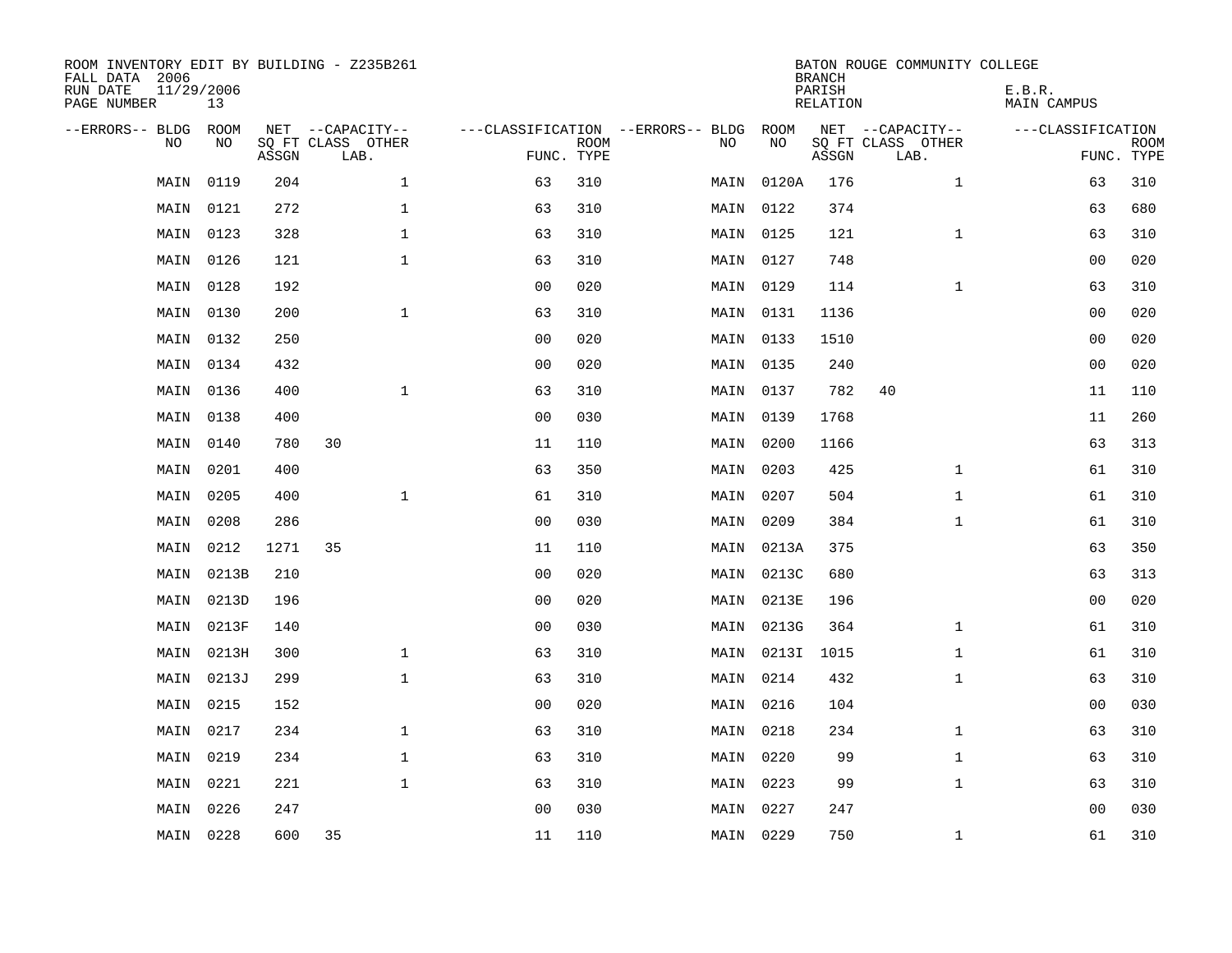| ROOM INVENTORY EDIT BY BUILDING - Z235B261<br>FALL DATA 2006 |                  |       |                           |              |                                        |      |             |      | <b>BRANCH</b>                                                                           |    | BATON ROUGE COMMUNITY COLLEGE         |                              |                                    |                           |
|--------------------------------------------------------------|------------------|-------|---------------------------|--------------|----------------------------------------|------|-------------|------|-----------------------------------------------------------------------------------------|----|---------------------------------------|------------------------------|------------------------------------|---------------------------|
| RUN DATE<br>PAGE NUMBER                                      | 11/29/2006<br>14 |       |                           |              |                                        |      |             |      | PARISH<br>RELATION                                                                      |    |                                       | E.B.R.<br><b>MAIN CAMPUS</b> |                                    |                           |
| --ERRORS-- BLDG ROOM<br>NO.                                  | NO.              |       | NET --CAPACITY--          |              | ---CLASSIFICATION --ERRORS-- BLDG ROOM |      |             | NO   |                                                                                         |    | NET --CAPACITY--                      |                              | ---CLASSIFICATION                  |                           |
|                                                              |                  | ASSGN | SQ FT CLASS OTHER<br>LAB. |              | FUNC. TYPE                             | ROOM | NO          |      | ASSGN                                                                                   |    | SQ FT CLASS OTHER<br>LAB.             |                              |                                    | <b>ROOM</b><br>FUNC. TYPE |
| MAIN                                                         | 0231             | 500   | 35                        |              | 11                                     | 110  | MAIN        | 0233 | 500                                                                                     | 35 |                                       |                              | 11                                 | 110                       |
| MAIN                                                         | 0234             | 117   |                           | $\mathbf 1$  | 61                                     | 310  | MAIN 0235   |      | 117                                                                                     |    | $\mathbf{1}$                          |                              | 61                                 | 310                       |
| MAIN                                                         | 0236             | 925   | 40                        |              | 11                                     | 110  | MAIN 0237   |      | 1300                                                                                    | 50 |                                       |                              | 11                                 | 110                       |
| MAIN                                                         | 0238             | 800   | 40                        |              | 11                                     | 110  | MAIN 0239   |      | 690                                                                                     | 40 |                                       |                              | 11                                 | 110                       |
| MAIN                                                         | 0250             | 930   |                           |              | 0 <sub>0</sub>                         | 020  | MAIN 0260   |      | 840                                                                                     |    |                                       |                              | 0 <sub>0</sub>                     | 020                       |
| MAIN                                                         | 0270             | 1152  |                           |              | 63                                     | 350  | MAIN 0271   |      | 196                                                                                     |    |                                       |                              | 0 <sub>0</sub>                     | 030                       |
|                                                              | MAIN 0272        | 196   |                           |              | 0 <sub>0</sub>                         | 030  | MAIN 0273   |      | 162                                                                                     |    |                                       |                              | 0 <sub>0</sub>                     | 020                       |
|                                                              | MAIN 0275        | 414   |                           |              | 63                                     | 313  | MAIN 0276   |      | 60<br>TOTAL NUMBER CLASSROOMS<br>TOTAL NUMBER LABS 210<br>TOTAL NUMBER SPECIAL LABS 220 |    | TOTAL NET ASSIGN SQ. FT. IN ROOM FILE |                              | 00<br>30,238<br>17<br>$\mathbf{1}$ | 020                       |
|                                                              | MECH 0101 12000  |       |                           |              | 0 <sub>0</sub>                         | 030  | MECH 0102   |      | 775                                                                                     |    |                                       |                              | 00                                 | 030                       |
|                                                              | MECH 0103        | 60    |                           |              | 00                                     | 030  | MECH 0104   |      | 304                                                                                     |    |                                       |                              | 50                                 | 650                       |
|                                                              | MECH 0105        | 209   |                           | $\mathbf{1}$ | 51                                     | 310  | MECH 0106   |      | 126                                                                                     |    | $\mathbf{1}$                          |                              | 51                                 | 310                       |
|                                                              | MECH 0107        | 126   |                           |              | 64                                     | 710  |             |      | TOTAL NUMBER CLASSROOMS<br>TOTAL NUMBER LABS 210<br>TOTAL NUMBER SPECIAL LABS 220       |    | TOTAL NET ASSIGN SQ. FT. IN ROOM FILE |                              | 765                                |                           |
|                                                              | SBTC 0101        | 870   |                           |              | 0 <sub>0</sub>                         | 020  | SBTC 0102   |      | 156                                                                                     |    |                                       |                              | 0 <sub>0</sub>                     | 020                       |
| SBTC                                                         | 0103             | 768   |                           |              | 63                                     | 350  | SBTC 0104   |      | 406                                                                                     |    |                                       |                              | 00                                 | 020                       |
| SBTC                                                         | 0105             | 420   |                           |              | 0 <sub>0</sub>                         | 030  | SBTC        | 0106 | 156                                                                                     |    | $\mathbf{1}$                          |                              | 51                                 | 310                       |
| SBTC                                                         | 0107             | 192   |                           | $\mathbf{1}$ | 51                                     | 310  | SBTC        | 0108 | 96                                                                                      |    |                                       |                              | 46                                 | 315                       |
| SBTC                                                         | 0109             | 187   |                           | $\mathbf{1}$ | 51                                     | 310  | SBTC        | 0110 | 187                                                                                     |    | $\mathbf{1}$                          |                              | 51                                 | 310                       |
| SBTC                                                         | 0111             | 608   |                           |              | 63                                     | 350  | <b>SBTC</b> | 0112 | 247                                                                                     |    |                                       |                              | 50                                 | 650                       |
| SBTC                                                         | 0113             | 260   |                           |              | 0 <sub>0</sub>                         | 030  | SBTC        | 0114 | 28                                                                                      |    |                                       |                              | 70                                 | 315                       |
| SBTC                                                         | 0115             | 88    |                           |              | 70                                     | 315  | SBTC        | 0116 | 36                                                                                      |    |                                       |                              | 0 <sub>0</sub>                     | 030                       |
| SBTC                                                         | 0118             | 132   |                           |              | 70                                     | 315  | SBTC        | 0119 | 456                                                                                     |    |                                       |                              | 0 <sub>0</sub>                     | 020                       |
|                                                              | SBTC 0120        | 60    |                           |              | 00                                     | 020  | SBTC 0121   |      | 600                                                                                     |    |                                       |                              | 63                                 | 350                       |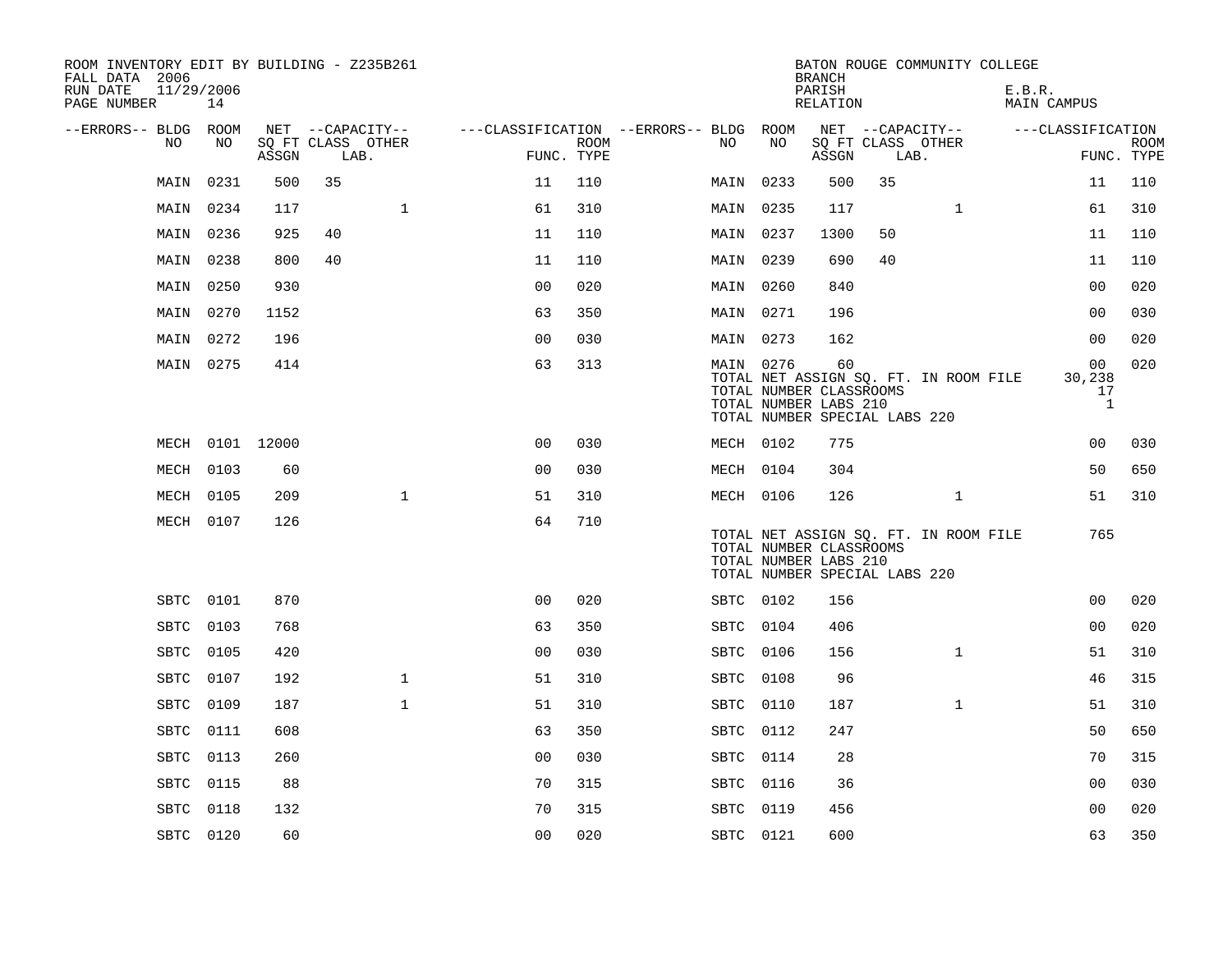| ROOM INVENTORY EDIT BY BUILDING - Z235B261<br>FALL DATA 2006 |           |       |                           |                                        | BATON ROUGE COMMUNITY COLLEGE<br><b>BRANCH</b> |  |           |           |                                                  |                                                                        |                       |                   |                           |
|--------------------------------------------------------------|-----------|-------|---------------------------|----------------------------------------|------------------------------------------------|--|-----------|-----------|--------------------------------------------------|------------------------------------------------------------------------|-----------------------|-------------------|---------------------------|
| 11/29/2006<br>RUN DATE<br>PAGE NUMBER                        | 15        |       |                           |                                        |                                                |  |           |           | PARISH<br>RELATION                               |                                                                        | E.B.R.<br>MAIN CAMPUS |                   |                           |
| --ERRORS-- BLDG ROOM                                         |           |       | NET --CAPACITY--          | ---CLASSIFICATION --ERRORS-- BLDG ROOM |                                                |  |           |           |                                                  | NET --CAPACITY--                                                       |                       | ---CLASSIFICATION |                           |
| NO.                                                          | NO.       | ASSGN | SQ FT CLASS OTHER<br>LAB. |                                        | ROOM<br>FUNC. TYPE                             |  | NO.       | NO        | ASSGN                                            | SQ FT CLASS OTHER<br>LAB.                                              |                       |                   | <b>ROOM</b><br>FUNC. TYPE |
| SBTC                                                         | 0122      | 1092  | 1                         | 51                                     | 310                                            |  |           | SBTC 0123 | 532                                              |                                                                        |                       | 63                | 350                       |
|                                                              | SBTC 0124 | 2016  |                           | 0 <sub>0</sub>                         | 020                                            |  |           |           | TOTAL NUMBER CLASSROOMS<br>TOTAL NUMBER LABS 210 | TOTAL NET ASSIGN SQ. FT. IN ROOM FILE<br>TOTAL NUMBER SPECIAL LABS 220 |                       | 4,913             |                           |
|                                                              | STCT 0101 | 726   |                           | 0 <sub>0</sub>                         | 020                                            |  | STCT 0102 |           | 1664                                             |                                                                        |                       | 0 <sub>0</sub>    | 020                       |
| STCT                                                         | 0103      | 288   |                           | 0 <sub>0</sub>                         | 020                                            |  | STCT 0104 |           | 2404                                             |                                                                        |                       | 0 <sub>0</sub>    | 020                       |
| STCT                                                         | 0105      | 336   |                           | 0 <sub>0</sub>                         | 020                                            |  | STCT 0106 |           | 1368                                             |                                                                        |                       | 0 <sub>0</sub>    | 020                       |
| STCT                                                         | 0107      | 756   |                           | 50                                     | 650                                            |  | STCT 0108 |           | 224                                              |                                                                        |                       | 00                | 030                       |
| STCT                                                         | 0109      | 224   |                           | 00                                     | 030                                            |  | STCT 0110 |           | 48                                               |                                                                        |                       | 0 <sub>0</sub>    | 010                       |
| <b>STCT</b>                                                  | 0111      | 96    |                           | 64                                     | 710                                            |  | STCT 0112 |           | 96                                               |                                                                        |                       | 0 <sub>0</sub>    | 030                       |
| <b>STCT</b>                                                  | 0113      | 1152  |                           | 0 <sub>0</sub>                         | 020                                            |  | STCT 0114 |           | 3360                                             |                                                                        |                       | 91                | 630                       |
| STCT                                                         | 0115      | 36    |                           | 0 <sub>0</sub>                         | 030                                            |  | STCT      | 0116      | 880                                              |                                                                        |                       | 0 <sub>0</sub>    | 020                       |
| STCT                                                         | 0117      | 1920  |                           | 0 <sub>0</sub>                         | 020                                            |  | STCT 0118 |           | 54                                               |                                                                        |                       | 64                | 710                       |
| STCT                                                         | 0119      | 56    |                           | 0 <sub>0</sub>                         | 010                                            |  | STCT 0120 |           | 232                                              |                                                                        |                       | 00                | 020                       |
| STCT                                                         | 0121      | 168   |                           | 0 <sub>0</sub>                         | 020                                            |  | STCT 0122 |           | 308                                              |                                                                        |                       | 0 <sub>0</sub>    | 030                       |
|                                                              | STCT 0123 | 280   |                           | 0 <sub>0</sub>                         | 030                                            |  | STCT 0124 |           | 112                                              |                                                                        |                       | 70                | 115                       |
| STCT                                                         | 0125      | 448   |                           | 0 <sub>0</sub>                         | 020                                            |  |           | STCT 0126 | 800                                              |                                                                        |                       | 00                | 020                       |
| STCT                                                         | 0127      | 140   | $\mathbf{1}$              | 51                                     | 310                                            |  |           | STCT 0128 | 120                                              | $\mathbf{1}$                                                           |                       | 51                | 310                       |
| STCT                                                         | 0129      | 130   |                           | 70                                     | 315                                            |  | STCT 0201 |           | 1184                                             | $\mathbf{1}$                                                           |                       | 63                | 310                       |
| STCT                                                         | 0202      | 240   |                           | 71                                     | 750                                            |  | STCT 0203 |           | 1504                                             |                                                                        |                       | 55                | 315                       |
| <b>STCT</b>                                                  | 0204      | 1248  | $\mathbf{1}$              | 55                                     | 310                                            |  | STCT 0205 |           | 50                                               | $\mathbf{1}$                                                           |                       | 55                | 310                       |
| STCT                                                         | 0206      | 50    | $\mathbf 1$               | 55                                     | 310                                            |  | STCT 0208 |           | 180                                              | $\mathbf{1}$                                                           |                       | 55                | 310                       |
| STCT                                                         | 0209      | 168   | $\mathbf{1}$              | 51                                     | 310                                            |  | STCT 0210 |           | 168                                              | $\mathbf{1}$                                                           |                       | 55                | 310                       |
| STCT                                                         | 0211      | 232   | $\mathbf 1$               | 55                                     | 310                                            |  | STCT 0212 |           | 250                                              |                                                                        |                       | 70                | 315                       |
| STCT                                                         | 0213      | 100   | $\mathbf{1}$              | 55                                     | 310                                            |  | STCT 0214 |           | 160                                              | $\mathbf{1}$                                                           |                       | 55                | 310                       |
|                                                              | STCT 0216 | 120   | $\mathbf{1}$              | 55                                     | 310                                            |  | STCT 0217 |           | 32                                               |                                                                        |                       | 70                | 315                       |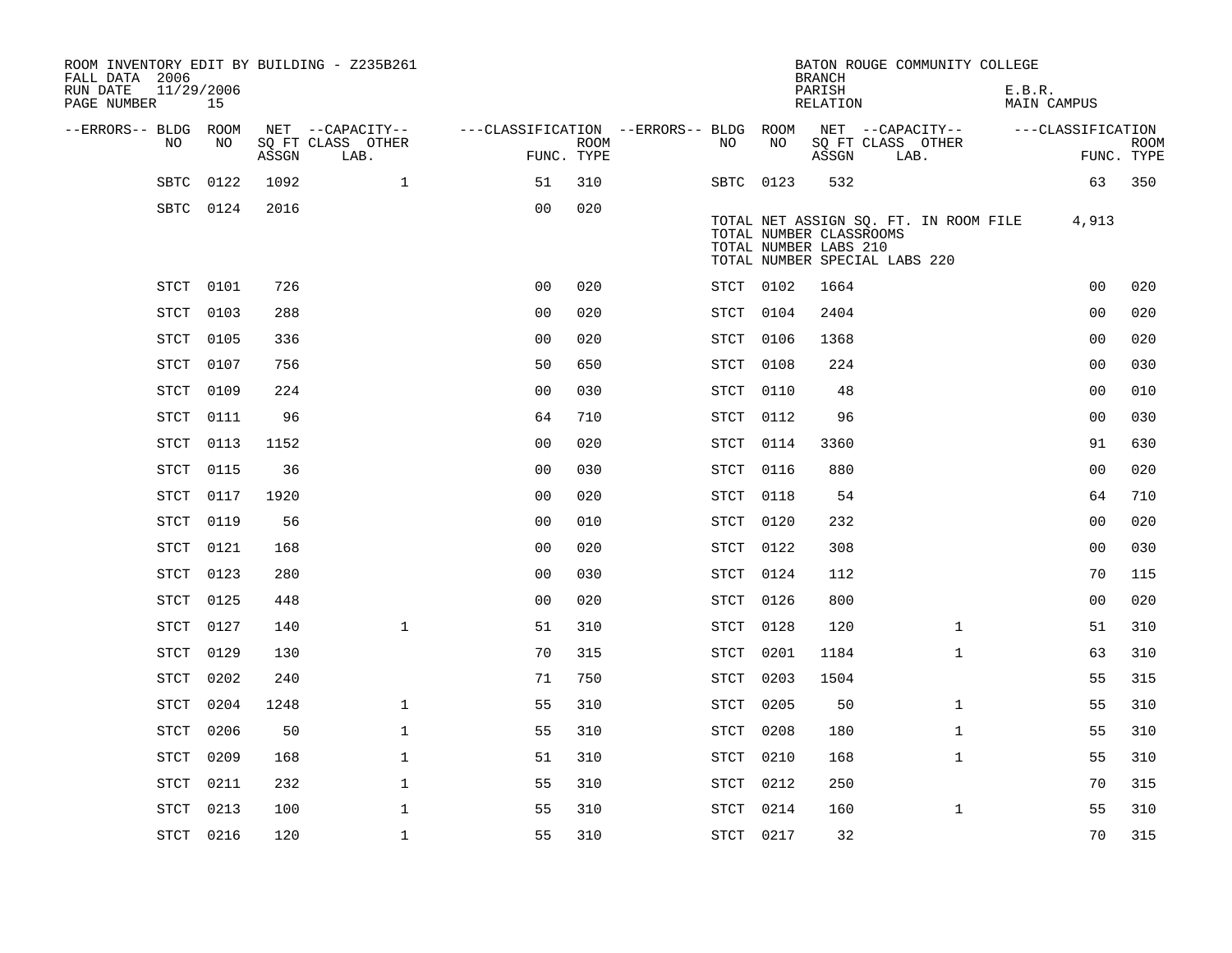| ROOM INVENTORY EDIT BY BUILDING - Z235B261<br>FALL DATA 2006<br>RUN DATE<br>11/29/2006 |            |       |                           |                |             | BATON ROUGE COMMUNITY COLLEGE<br><b>BRANCH</b><br>PARISH<br>E.B.R. |            |                 |                           |                    |             |  |  |
|----------------------------------------------------------------------------------------|------------|-------|---------------------------|----------------|-------------|--------------------------------------------------------------------|------------|-----------------|---------------------------|--------------------|-------------|--|--|
| PAGE NUMBER                                                                            | 16         |       |                           |                |             |                                                                    |            | <b>RELATION</b> |                           | <b>MAIN CAMPUS</b> |             |  |  |
| --ERRORS-- BLDG<br>NO                                                                  | ROOM<br>NO |       | NET --CAPACITY--          |                | <b>ROOM</b> | ---CLASSIFICATION --ERRORS-- BLDG<br>NO                            | ROOM<br>NO |                 | NET --CAPACITY--          | ---CLASSIFICATION  | <b>ROOM</b> |  |  |
|                                                                                        |            | ASSGN | SQ FT CLASS OTHER<br>LAB. | FUNC. TYPE     |             |                                                                    |            | ASSGN           | SQ FT CLASS OTHER<br>LAB. |                    | FUNC. TYPE  |  |  |
| STCT                                                                                   | 0218       | 252   | $\mathbf 1$               | 55             | 310         | STCT                                                               | 0219       | 912             |                           | 00                 | 020         |  |  |
| <b>STCT</b>                                                                            | 0220       | 80    | $\mathbf 1$               | 51             | 310         | STCT                                                               | 0221       | 40              |                           | 64                 | 710         |  |  |
| <b>STCT</b>                                                                            | 0222       | 100   | $\mathbf 1$               | 51             | 310         | STCT                                                               | 0223       | 100             | $\mathbf{1}$              | 51                 | 310         |  |  |
| <b>STCT</b>                                                                            | 0224       | 100   | $\mathbf 1$               | 51             | 310         | STCT                                                               | 0225       | 100             | $\mathbf{1}$              | 51                 | 310         |  |  |
| <b>STCT</b>                                                                            | 0226       | 100   | $\mathbf{1}$              | 51             | 310         | <b>STCT</b>                                                        | 0227       | 130             | $\mathbf{1}$              | 51                 | 310         |  |  |
| <b>STCT</b>                                                                            | 0228       | 50    |                           | 0 <sub>0</sub> | 020         | <b>STCT</b>                                                        | 0229       | 168             |                           | 0 <sub>0</sub>     | 030         |  |  |
| <b>STCT</b>                                                                            | 0230       | 168   |                           | 0 <sub>0</sub> | 030         | STCT                                                               | 0231       | 60              |                           | 00                 | 020         |  |  |
| <b>STCT</b>                                                                            | 0232       | 40    |                           | 70             | 315         | STCT                                                               | 0233       | 80              |                           | 63                 | 315         |  |  |
| <b>STCT</b>                                                                            | 0234       | 260   | $\mathbf{1}$              | 51             | 310         | STCT                                                               | 0235       | 140             |                           | 63                 | 350         |  |  |
| <b>STCT</b>                                                                            | 0236       | 252   |                           | 70             | 315         | STCT                                                               | 0237       | 192             | $\mathbf{1}$              | 51                 | 310         |  |  |
| <b>STCT</b>                                                                            | 0238       | 192   | $\mathbf{1}$              | 51             | 310         | <b>STCT</b>                                                        | 0239       | 108             | $\mathbf{1}$              | 51                 | 310         |  |  |
| <b>STCT</b>                                                                            | 0240       | 264   | $\mathbf{1}$              | 51             | 310         | <b>STCT</b>                                                        | 0241       | 216             | $\mathbf{1}$              | 51                 | 310         |  |  |
| <b>STCT</b>                                                                            | 0242       | 612   |                           | 0 <sub>0</sub> | 020         | STCT                                                               | 0301       | 240             | $\mathbf{1}$              | 62                 | 310         |  |  |
| STCT                                                                                   | 0302       | 120   | $\mathbf 1$               | 62             | 310         | STCT                                                               | 0303       | 24              |                           | 70                 | 315         |  |  |
| STCT                                                                                   | 0304       | 35    |                           | 70             | 115         | STCT                                                               | 0305       | 96              | $\mathbf{1}$              | 62                 | 310         |  |  |
| <b>STCT</b>                                                                            | 0306       | 620   | $\mathbf{1}$              | 51             | 310         | <b>STCT</b>                                                        | 0307       | 255             |                           | 70                 | 315         |  |  |
| <b>STCT</b>                                                                            | 0308       | 108   | $\mathbf{1}$              | 62             | 310         | <b>STCT</b>                                                        | 0309       | 120             | $\mathbf{1}$              | 62                 | 310         |  |  |
| <b>STCT</b>                                                                            | 0310       | 50    |                           | 70             | 315         | <b>STCT</b>                                                        | 0311       | 160             | $\mathbf{1}$              | 62                 | 310         |  |  |
| <b>STCT</b>                                                                            | 0312       | 266   | $\mathbf{1}$              | 62             | 310         | STCT                                                               | 0313       | 150             | $\mathbf{1}$              | 62                 | 310         |  |  |
| <b>STCT</b>                                                                            | 0314       | 84    |                           | 70             | 315         | <b>STCT</b>                                                        | 0315       | 92              |                           | 00                 | 020         |  |  |
| <b>STCT</b>                                                                            | 0401       | 432   | $\mathbf 1$               | 51             | 310         | <b>STCT</b>                                                        | 0402       | 432             |                           | 51                 | 315         |  |  |
| <b>STCT</b>                                                                            | 0404       | 168   | $\mathbf{1}$              | 51             | 310         | <b>STCT</b>                                                        | 0405       | 24              |                           | 70                 | 315         |  |  |
| <b>STCT</b>                                                                            | 0406       | 168   | $\mathbf{1}$              | 51             | 310         | STCT                                                               | 0407       | 168             | $\mathbf{1}$              | 51                 | 310         |  |  |
| <b>STCT</b>                                                                            | 0408       | 80    |                           | 51             | 315         |                                                                    | STCT 0409  | 100             |                           | 63                 | 350         |  |  |
| <b>STCT</b>                                                                            | 0410       | 80    | $\mathbf 1$               | 51             | 310         |                                                                    | STCT 0411  | 80              | $\mathbf{1}$              | 51                 | 310         |  |  |
|                                                                                        | STCT 0412  | 1324  | $\mathbf{1}$              | 51             | 310         |                                                                    | STCT 0413  | 132             |                           | 51                 | 315         |  |  |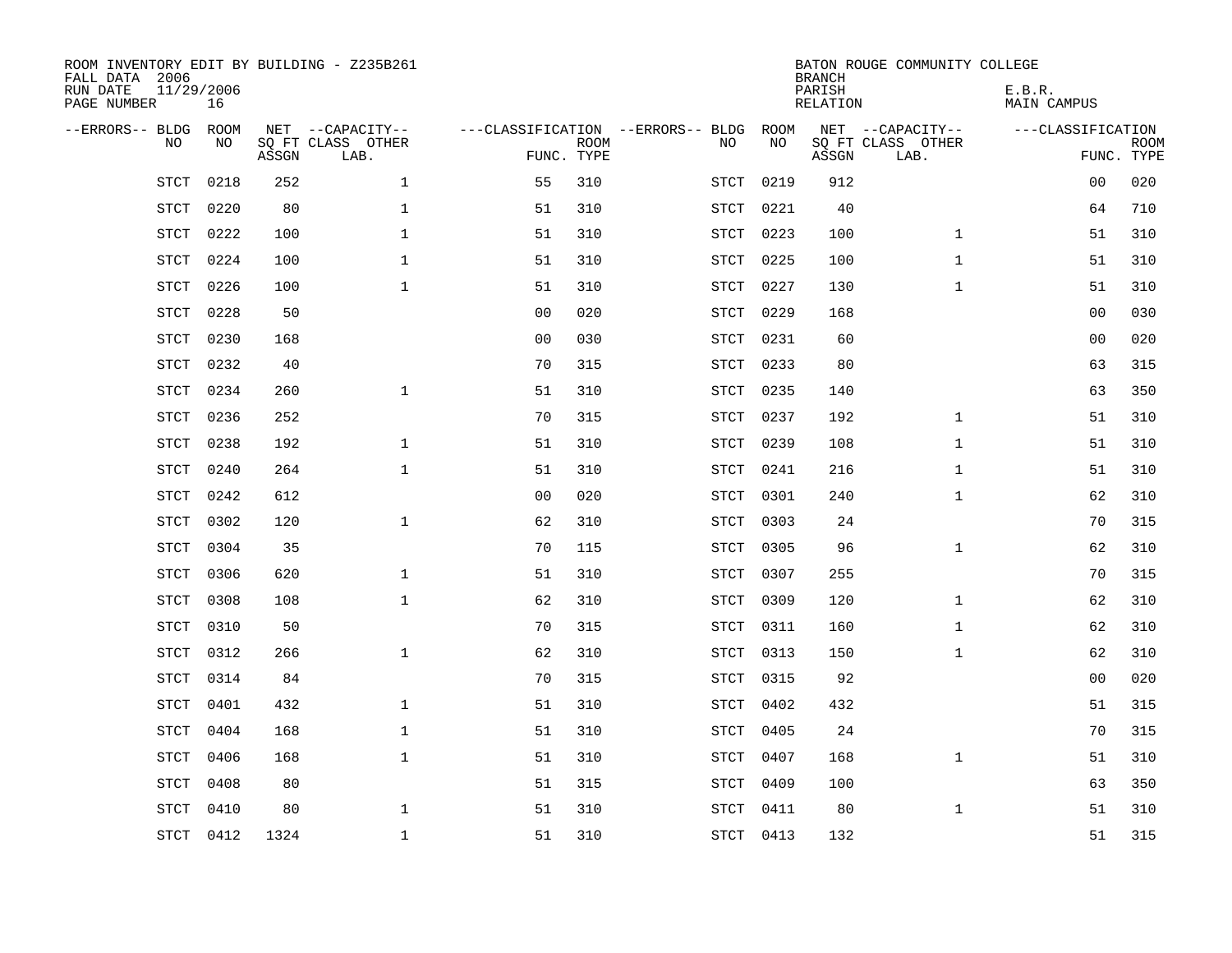| ROOM INVENTORY EDIT BY BUILDING - Z235B261<br>2006<br>FALL DATA<br>11/29/2006<br>RUN DATE<br>PAGE NUMBER | 17          |       |                                               | BATON ROUGE COMMUNITY COLLEGE<br><b>BRANCH</b><br>PARISH<br>RELATION |                           |                                         |            |                                                                                          |                                           | E.B.R.<br>MAIN CAMPUS |                 |             |  |
|----------------------------------------------------------------------------------------------------------|-------------|-------|-----------------------------------------------|----------------------------------------------------------------------|---------------------------|-----------------------------------------|------------|------------------------------------------------------------------------------------------|-------------------------------------------|-----------------------|-----------------|-------------|--|
| --ERRORS-- BLDG<br>NO.                                                                                   | ROOM<br>NO. | ASSGN | NET --CAPACITY--<br>SQ FT CLASS OTHER<br>LAB. |                                                                      | <b>ROOM</b><br>FUNC. TYPE | ---CLASSIFICATION --ERRORS-- BLDG<br>NO | ROOM<br>NO | $\operatorname{NET}$<br>ASSGN                                                            | --CAPACITY--<br>SQ FT CLASS OTHER<br>LAB. | ---CLASSIFICATION     | FUNC. TYPE      | <b>ROOM</b> |  |
|                                                                                                          | STCT 0414   | 240   |                                               | 70                                                                   | 315                       | STCT 0415                               |            | 120                                                                                      |                                           |                       | 70              | 315         |  |
|                                                                                                          | STCT 0416   | 1144  |                                               | 63                                                                   | 350                       | STCT 0501                               |            | 1152                                                                                     |                                           |                       | 51              | 650         |  |
|                                                                                                          | STCT 0502   | 256   |                                               | 51                                                                   | 650                       | STCT 0601                               |            | 3376                                                                                     |                                           |                       | 91              | 660         |  |
|                                                                                                          | STCT 0701   | 432   |                                               | 71                                                                   | 750                       |                                         | STCT 0702  | 216                                                                                      |                                           |                       | 00 <sup>o</sup> | 020         |  |
|                                                                                                          | STCT 0703   | 2232  |                                               | 91                                                                   | 630                       |                                         | STCT 0704  | 1104                                                                                     |                                           |                       | 70              | 315         |  |
|                                                                                                          | STCT 0705   | 64    |                                               | 64                                                                   | 710                       | STCT 0706                               |            | 465                                                                                      |                                           |                       | 00 <sup>o</sup> | 020         |  |
|                                                                                                          | STCT 0707   | 50    |                                               | 0 <sub>0</sub>                                                       | 010                       |                                         | STCT 0708  | 35                                                                                       |                                           |                       | 70              | 315         |  |
|                                                                                                          | STCT 0709   | 35    |                                               | 0 <sub>0</sub>                                                       | 030                       |                                         | STCT 0710  | 265                                                                                      |                                           |                       | 70              | 315         |  |
|                                                                                                          | STCT 0711   | 100   |                                               | 70                                                                   | 315                       |                                         | STCT 0714  | 112<br>TOTAL NUMBER CLASSROOMS<br>TOTAL NUMBER LABS 210<br>TOTAL NUMBER SPECIAL LABS 220 | TOTAL NET ASSIGN SQ. FT. IN ROOM FILE     |                       | 70<br>29,348    | 315         |  |